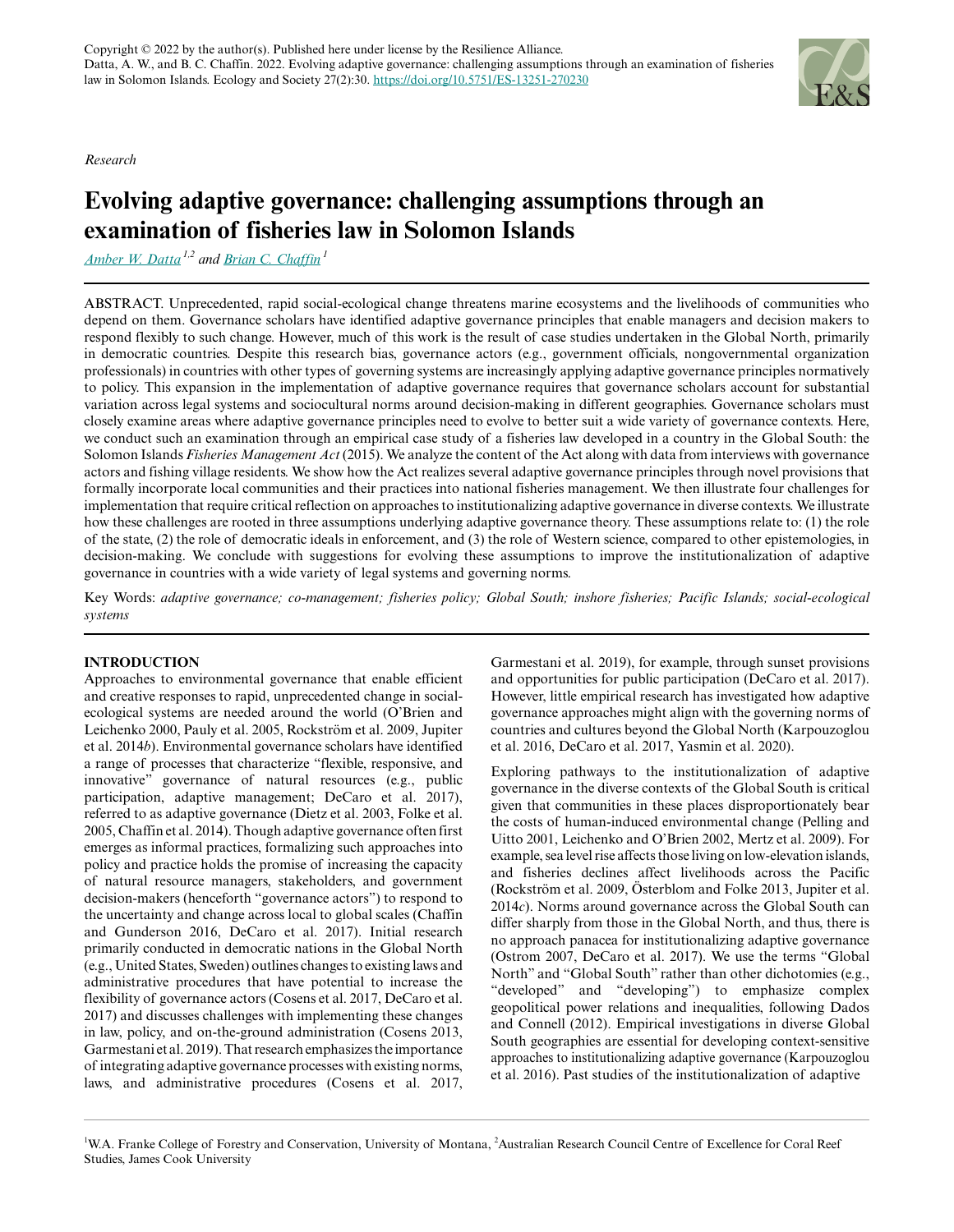| Table 1. Principles of adaptive governance. |  |  |
|---------------------------------------------|--|--|
|---------------------------------------------|--|--|

| Adaptive governance principle          | Description                                                                                                                                                                    | Reference <sup>1</sup> |
|----------------------------------------|--------------------------------------------------------------------------------------------------------------------------------------------------------------------------------|------------------------|
| Nested polycentricity                  | The use of multiple, nested centers of decision-making authority for natural resource<br>management                                                                            |                        |
| Inclusive participation                | Diverse actors that are affected by decisions about natural resources are invited to participate<br>in those decisions in a meaningful way                                     | 1, 2, 3, 4             |
| Adaptive management $\bar{f}$          | An iterative approach to managing resources that embraces uncertainty and encourages<br>experimentation via a structured cycle of goal-setting, monitoring, and revising goals |                        |
| Interweaving knowledge types           | Include diverse types of knowledge in decision-making, including local knowledge, practice-<br>based knowledge, traditional ecological knowledge, and science                  | 7,8                    |
| Social-ecological fit                  | Seek to align formal and informal institutions to the biogeographic scale appropriate for<br>social-environmental challenges                                                   | 2                      |
| Clear boundaries                       | Political, institutional, and ecological boundaries of a social-environmental challenge are well<br>defined, and legal and institutional jurisdiction are clear                | 3, 4                   |
| Internal and external enforcement      | Organizations or collectives (e.g., communities) have internal means to monitor and enforce<br>rules, in addition to external mechanisms                                       | 3, 4                   |
| Internal conflict resolution mechanism | Internal means for neutral and transparent conflict resolution                                                                                                                 | 3, 4                   |

 $^{\dagger}$ References: 1 = Folke et al. (2005), 2 = Huitema et al. (2009), 3 = Ostrom (1990), 4 = DeCaro et al. (2017), 5 = Gunderson and Light (2006), 6 = Allen et al. (2011),  $7 =$  Berkes et al. (2000),  $8 =$  Tengö et al. (2014).

‡Adaptive management is not adaptive governance; adaptive governance refers to the broader social and political context that enables adaptive management (Gunderson and Light 2006, Allen et al. 2011, Chaffin et al. 2014, Hasselman 2017).

governance principles tended to focus on barriers to implementation as challenges to be overcome (e.g., Chaffin and Gunderson 2016, Yasmin et al. 2020), but in Global South contexts, we suggest that some barriers can be interpreted as indicators of when the adaptive governance principles themselves need fundamental rethinking to suit the context in which they are applied.

We empirically investigated the institutionalization of adaptive governance in Solomon Islands, part of the Global South. This Pacific Island nation is characterized by the following governance institutions: (1) tribal resource ownership, rather than ownership by government; (2) Western democratic systems of legislative rulemaking and judicial enforcement existing alongside customary systems of rule-making and enforcement, referred to as "legal pluralism" (Rohe et al. 2019); and (3) reliance on local "traditional" knowledge more than science in natural resource decision-making (Aswani et al. 2007). We examined the creation of the Solomon Islands *Fisheries Management Act* (FMA), a law that incorporates adaptive governance principles such as community-based resource management (CBRM) and adaptive management. We leveraged this example to illustrate tensions between theory and practice that arise during the institutionalization of adaptive governance in a Global South nation with a legal pluralist rather than purely democratic approach to governance. We discuss implications of our findings for adjusting approaches to adaptive governance in diverse contexts.

## **THEORETICAL FRAMEWORK: ADAPTIVE GOVERNANCE**

Adaptive governance includes the decision-making processes and structures that provide flexibility for governance actors to respond effectively to disturbances and to strive to transform a system from a degraded state to a state that is more desirable to actors within the system (Folke et al. 2005, Olsson et al. 2006). Adaptive governance is considered an approach that balances the benefits of top-down and bottom-up approaches (e.g., CBRM; Chaffin et al. 2014). Adaptive governance researchers embrace inclusive participation while attending to the institutional structures that facilitate coordination and fast responses to disturbance (Folke et al. 2005, Huitema et al. 2009, Chaffin et al. 2014). Adaptive governance is also expected to enable adaptive management, an approach to experimentation and learning as a management strategy for unpredictable ecosystems (Gunderson 1999, Folke et al. 2005, Gunderson and Light 2006, Chaffin et al. 2014). Collectively, scholars have proposed principles that generally characterize adaptive governance arrangements (structures and processes) while recognizing variance across contexts (Table 1). Adaptive governance emerges organically from self-organization of resource users in a system (Ostrom 1990, Chaffin et al. 2014), often influenced by government agencies or nongovernmental organizations (NGOs), but is liable to remain transient or to be considered illegitimate unless linked to more permanent institutional change (Engle et al. 2011, Chaffin and Gunderson 2016, Cosens et al. 2017). For additional discussion of adaptive governance principles, see comprehensive reviews by Folke et al. (2005), Chaffin et al. (2014), and Karpouzoglou et al. (2016).

Recent scholarship has focused on practical means for incorporating adaptive governance principles into law and institutional design (e.g., Cosens et al. 2017, DeCaro et al. 2017), which are included among the adaptive governance principles considered here (Table 1). DeCaro et al. (2017) propose several institutional design principles that support adaptive governance, based on previous scholarship by Ostrom (1990, 2007). These principles include calls for the establishment of clear boundaries and for communities to have internal mechanisms for conflict resolution and enforcement (e.g., community council) alongside external mechanisms (e.g., federal courts). DeCaro et al. (2017) suggest that these ideas be tested in a range of contrasting governance contexts, echoing calls by others to evolve adaptive governance scholarship to fit the diverse contexts of the Global South (e.g., Karpouzoglou et al. 2016, Yasmin et al. 2020). Thus, we examine how principles of adaptive governance within a fisheries law interact with the legal pluralist context of Solomon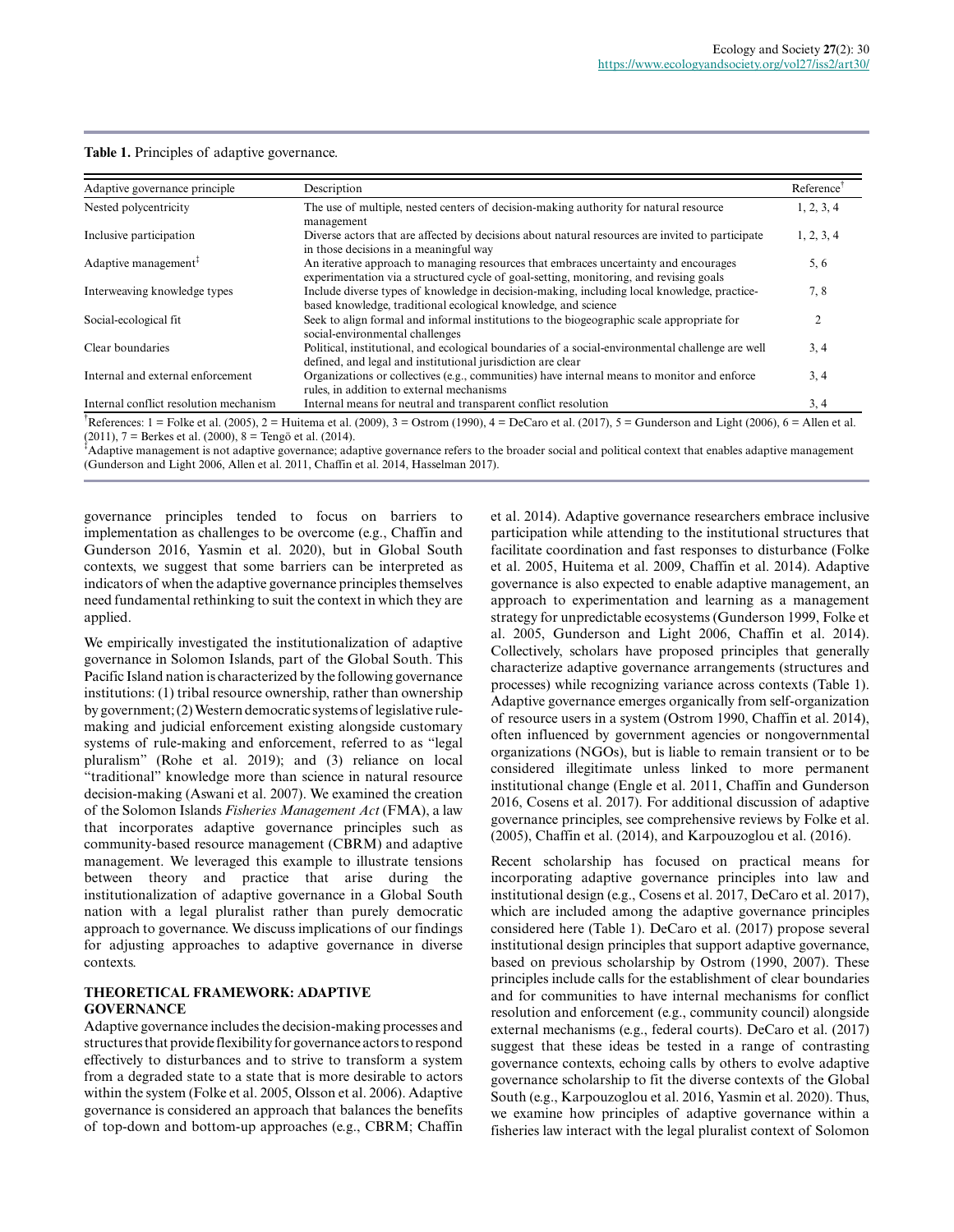Islands. We provide an in-depth discussion of the implications of this case for evolving the application of adaptive governance principles in the Global South.

## **METHODS**

We employed a qualitative case study approach that combined document analysis and semi-structured interviews to build an indepth, contextualized understanding of the Solomon Islands FMA (Yin 2009). The FMA presents a unique opportunity to explore a national law that incorporates key elements of adaptive governance in a nation in the Global South with a legal pluralist system of governance. Our results are most relevant to other nations where customary systems have a strong presence.

### **Data collection**

The lead author first reviewed documents relevant to Solomon Islands fisheries legislation, regulations, and NGO reports. Document analysis involved deductive coding for adaptive governance principles (Table 1) appearing in parts of the FMA relevant to inshore fisheries in customary areas, particularly Sections 17 and 18 and the Second Schedule of the FMA. We reviewed additional government documents to build a contextual understanding of the respective roles and responsibilities of tribes, provincial governments, and the national government regarding inshore fisheries management. These documents included the two previous iterations of the national fisheries law (the *Fisheries Management Act* of 1998 and of 1972), the *Protected Areas Act* (2010), the *Provincial Government Act* (1997), the Western Province Fisheries Ordinance (2011), and the Solomon Islands National Inshore Fisheries Strategy (2010). We also reviewed relevant peer-reviewed articles on the FMA (Schwarz et al. 2020), as well as reports from NGOs, funding organizations, and regional collaborations between NGOs and governments (Hviding and Ruddle 1991, Kuemlangan 2004, Boso et al. 2010, Govan et al. 2011*a,* Goby et al. 2012, Conservation and Community Investment Forum 2013, Schwarz et al. 2020). These reports were included because NGOs are key actors, alongside government, in the governance of marine resources in this region (Cohen et al. 2012, Walter and Hamilton 2014).

Semi-structured interviews were conducted with practitioners and researchers familiar with the development and content of the FMA, as well as with community members (primarily fishers) in a village in the Western Province. The majority of interviews were conducted in person in the capital of Solomon Islands, Honiara, and in the Western Province (Fig. 1); a few interviews were conducted via videoconference with key informants based in Australia and Europe. We used a purposive sampling approach to identify interview participants familiar with the FMA. Key informants provided an initial list of interview participants, and a snowball sampling procedure was used to expand this list. At the national level, many participants were directly involved in development of the Act through writing, editing, or participating in workshops and meetings. At the local level, participants were fishers and community leaders aware of the option to register fisheries areas at the national level under the FMA or *Protected Areas Act* (2010), and most had recently attended a governmentled workshop held in their village on the topic of registering community fisheries areas. The village is located in the Western Province and is not named to ensure interview confidentiality. This village is not intended to be representative of all villages

across the nation, given the sociocultural differences across the archipelago; however, these participants provided some general insights regarding perceived potential barriers and opportunities for local-level implementation of the FMA.

**Fig. 1.** Map of Solomon Islands showing the study areas of Honiara and a fishing village in the Western Province (red squares).



Interviews were conducted with 16 professionals: eight professionals representing every major environmental NGO operating in Solomon Islands; five government professionals representing the Ministry of Fisheries and Marine Resources and Ministry of Environment, Climate Change, Disaster Management and Meteorology; and two researchers and one consultant with extensive experience in Solomon Islands and familiarity with the FMA. Fifteen additional interviews were conducted with community members in the Western Province. Community participants were all subsistence fishers; three were also community leaders. Four women and 11 men were interviewed. Three participants were 18–30 years old, and 12 were > 30 years old. Younger participants and women were much less likely to agree to be interviewed despite the efforts of the lead author to include them. Interview questions were provided in English, and responses were in English or Solomon Islands Pijin. The lead author translated Pijin responses to English, asking clarifying questions of participants when needed.

Interviews were transcribed and coded deductively using the adaptive governance principles (Table 1) to organize key features of the FMA and opportunities and challenges for implementing the FMA. We also coded inductively to detect additional opportunities and challenges. Document analysis and semistructured interviews were supplemented with participant observation at one regional conference (Pacific Islands Roundtable for Nature Conservation, held August 2017) and one national conference (National Resource Management Symposium: Connecting People to Nature, held October 2017), both in Honiara. These observations provided additional insight into current conservation and marine management projects and debates related to inshore fisheries, among other related topics.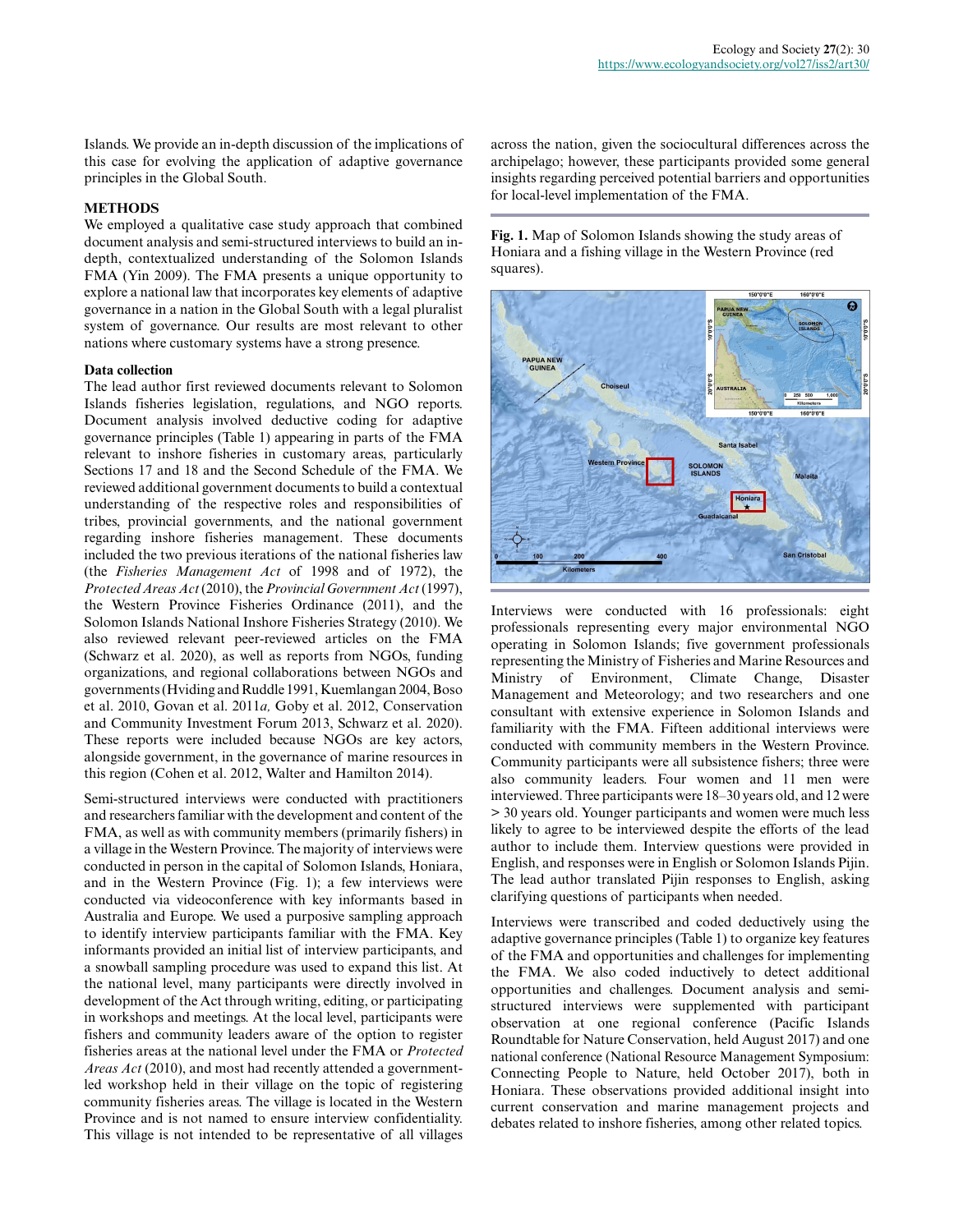This research was conducted after obtaining a research permit from the Solomon Islands Government and written permission from the village leader following local and national protocols. Ethics approval for research involving human subjects was obtained from the Institutional Review Board at the University of Montana, Missoula, Montana, USA, and the Human Research Ethics Committee at the Australian National University, Canberra, Australia.

#### **Study location: Solomon Islands**

Solomon Islands is a part of Melanesia, located northeast of Australia (Fig. 1). The islands rank sixth in the world for biocultural diversity, with the variety of species found in this region rivaled only by the diversity of cultures and languages (~70) across the country (Tryon and Hackman 1983, Loh and Harmon 2005). The reef ecosystems of Solomon Islands are unusually intact compared to those of other Pacific islands (Bell et al. 2013, Denley et al. 2020). However, the impending effects of climate change in this region include rising sea levels and declining coral reef fisheries (Green et al. 2006, Carpenter et al. 2008, Bell et al. 2013). Simultaneously, globalization and the growth of a marketbased economy in the Pacific is increasing reliance on extractive industries such as offshore fishing and logging (Macintyre and Foale 2004, Lauer et al. 2013, Albert et al. 2014, Jupiter et al. 2014*c,* Katovai et al. 2015). Pressure on inshore fisheries is also growing, posing a threat to food security given that Solomon Islanders depend on fish as a key source of protein (Bell et al. 2009, Roeger et al. 2016). Responding effectively to social and biophysical change is critical for mitigating potentially severe local impacts on ecosystems and on the livelihoods of highly resource-dependent Pacific communities (Hughes et al. 2005, Lauer et al. 2013, Österblom and Folke 2013, Jupiter et al. 2014*c*). Improving the governance of inshore fisheries is critical to securing biodiversity and food security for Solomon Islands (Cohen et al. 2015, Rohe et al. 2019).

Solomon Islands has a legal pluralist pattern of governance in which customary marine tenure (CMT) interact with government systems based on English common law (Rohe et al. 2019). Governance of inshore fisheries in Solomon Islands consists of a multiscale, complex mix of customary systems, NGO support, national and provincial government laws and policies, and international conventions and initiatives (Ruddle et al. 1992, Pulea 1993, Foale et al. 2011, Walter and Hamilton 2014). Customary rights holders have primary responsibility for inshore fisheries at the local level (SIMFMR 2019), though the structure and strength of these long-standing CMT systems varies across the archipelago (Ruddle et al. 1992, Aswani 1999, Foale et al. 2011). The national Ministry of Fisheries and Marine Resources and the provincial governments play a support role in local fisheries management (SIMFMR 2019). Government funding and staff capacity is chronically lacking, though these institutions are beginning to strengthen (Govan et al. 2013, Rohe et al. 2019). NGOs and research institutions link most directly with communities and serve a bridging role in connecting communities with the government (Cohen et al. 2012, Rohe et al. 2019).

The presence of CMT differentiates this case study from most other locations where adaptive governance is studied. Extensive anthropological research has described CMT and the adaptive traits such systems possess (Hviding and Ruddle 1991, Johannes 2002, Aswani et al. 2007, Foale et al. 2011). Here, we briefly highlight some key traits of CMT relevant to our study. Approximately 83% of land (including reefs and lagoons) is owned by kinship groups in Solomon Islands (Rohe et al. 2019). We use the term "community" loosely to refer to groups of people residing in villages, although these groups are not homogenous and include multiple kinship groups with varying rights over natural resources (Hviding and Baines 1994, Orirana et al. 2016). Chiefs or other traditional authorities have the ability to direct how resources are accessed and by whom (Hviding 1998). These individuals may open and close certain fisheries and fishing areas and tighten or loosen access within these fishing areas based on community needs (Hviding 1998, Aswani et al. 2007, Foale et al. 2011). Boundaries are typically indicated by landmarks such as river mouths (Hviding 1998). Closures and new rules are shared verbally and sometimes indicated by subtle signs such as bending coconut leaves or planting sticks in shallow areas, which are removed when the rules are no longer relevant (e.g., a fishing area is reopened; Hviding 1998; local fishers, *personal communication*). Environmental NGOs and local communities often partner on projects through CBRM approaches that are increasingly founded on these customary systems (Govan 2009, Govan et al. 2011*a,* Abernethy et al. 2014, Jupiter et al. 2014*a,* Walter and Hamilton 2014). We further discuss these key traits of CMT systems in relation to adaptive governance principles in our results.

## **INSTITUTIONALIZING ADAPTIVE GOVERNANCE OF SOLOMON ISLANDS FISHERIES**

A shift toward explicit approaches to community-based conservation is prevalent across the Pacific region, in addition to the growing adoption of ecosystem-based and integrated island management approaches, which resonate with adaptive governance principles (Cinner and Aswani 2007, Govan 2009, Govan et al. 2011*a,* Jupiter et al. 2014*b*). These approaches are exemplified by efforts such as the Locally Managed Marine Area Network and the Nouméa Strategy (Jupiter et al. 2014*a,* Song et al. 2017). The spread of these approaches has been largely bottomup and informal, relying on the support of NGOs and the engagement of local communities, rather than on more formal, government-driven laws and policies (Govan 2009). The institutionalization of these approaches has begun to occur across Pacific Island countries and territories, including Solomon Islands.

The Solomon Islands Inshore Fisheries Strategy (2010), National Plan of Action (2010), and *Protected Areas Act* (2010) incorporate elements of CBRM processes. For example, the Ministry of Fisheries and Marine Resources recently created a "CBRM Section" responsible for coordinating CBRM efforts (SIMFMR 2012). It is within this context that the revised FMA emerged in 2015. The FMA not only aligns with past policies in recognizing customary rights, but also calls for the participation of rights holders in a novel provision that is the first to explicitly support a CBRM approach within Solomon Islands national fisheries legislation. Section 18 of the FMA specifies a pathway for local communities to exert their existing customary management rights supported by formal government enforcement mechanisms (e.g., police power and the national court system). Customary rights holders can do this by registering their marine area via a community fisheries management plan (henceforth, "community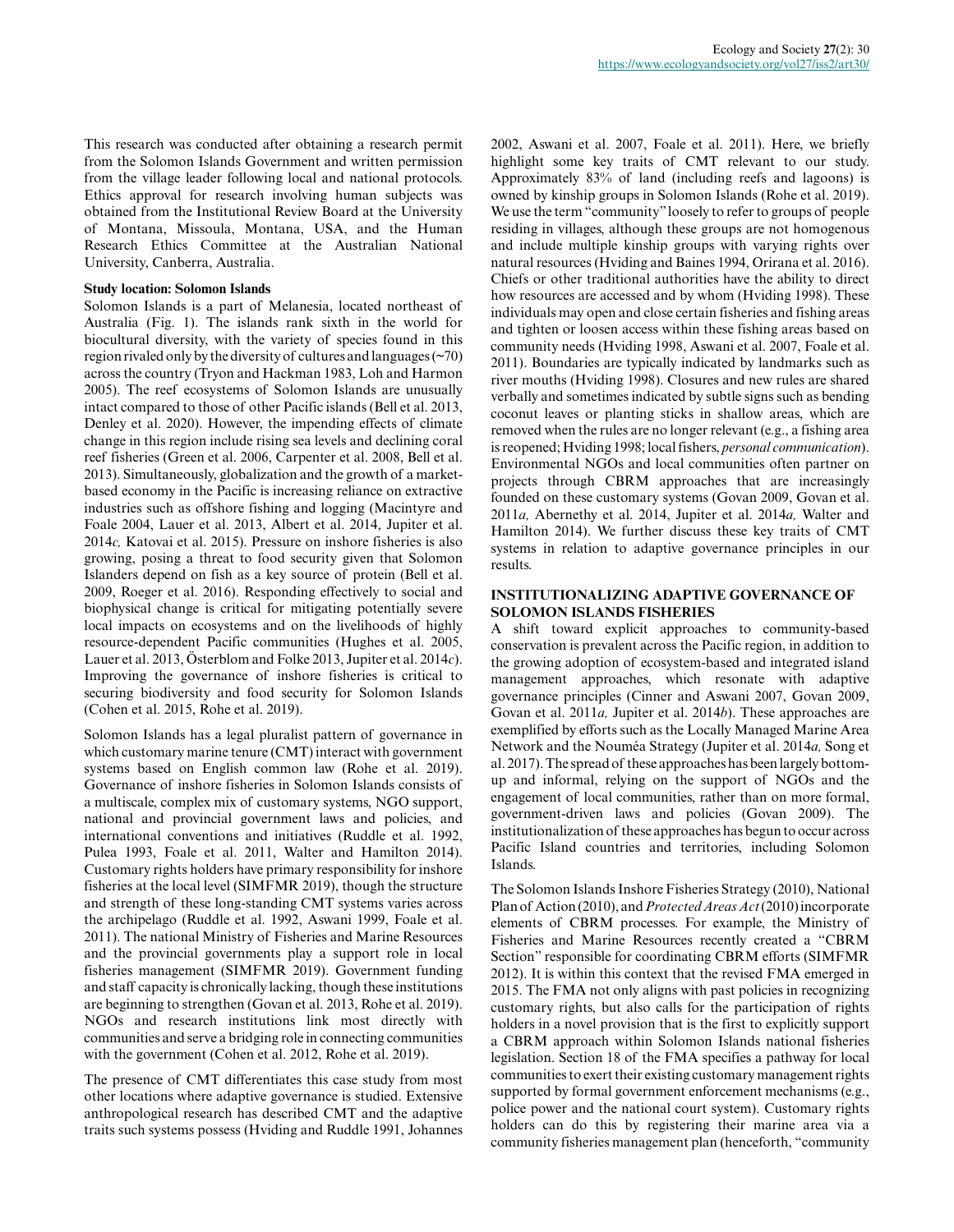| Relevant principle(s)                                                | Provisions of the FMA                                                                                                                                                                     | Reference                                        |
|----------------------------------------------------------------------|-------------------------------------------------------------------------------------------------------------------------------------------------------------------------------------------|--------------------------------------------------|
| Nested polycentricity                                                | Each Provincial Government shall have primary responsibility for the<br>conservation, management, development, and sustainable use of fisheries<br>resources within its provincial waters | FMA Part 3 Sec. 14 (1)                           |
| Nested polycentricity; inclusive<br>participation                    | Local committees of customary rights holders create and sign off on plans                                                                                                                 | FMA Part 4 Sec. 18 (1)                           |
| Nested polycentricity                                                | Submitted community plans are to be approved by provincial- and national-<br>level government officials, in addition to local rights holders                                              | FMA Second Schedule, 1 (a-c)                     |
| Internal and external enforcement;<br>nested polycentricity          | Approved community plans become by-laws recognized at the provincial and<br>national levels, enforced by police and national courts                                                       | FMA Part 4 Sec. 18 (7);<br>Schwarz et al. (2020) |
| Clear boundaries                                                     | Community plans include the boundaries of the relevant fisheries management<br>area                                                                                                       | Second Schedule, 3 (a)                           |
| Internal and external enforcement;<br>nested polycentricity          | Plans may include local enforcement by communities and customary courts                                                                                                                   | Second Schedule, 8;<br>Schwarz et al. (2020)     |
| Adaptive management; nested<br>polycentricity                        | Allows for revision by national or provincial government or customary rights<br>holders                                                                                                   | Part 4 Sec. 18 (8);<br>Second Schedule, 14-15    |
| Inclusive participation; interweaving<br>knowledge types             | Community plans include any relevant customary rights                                                                                                                                     | Second Schedule, 3 (f)                           |
| Adaptive management; (interweaving<br>knowledge types <sup>T</sup> ) | Community plans include indicators to assess effectiveness, and regular<br>monitoring and revision                                                                                        | Second Schedule, 6-7                             |

**Table 2.** Provisions of the Solomon Islands *Fisheries Management Act* (FMA) relevant to adaptive governance principles.

The FMA does not specify what types of knowledge may be used for monitoring and assessment, leaving open the possibility of interweaving multiple types of knowledge, which ultimately depends on how the FMA is interpreted in practice.

plan") submitted to the Ministry of Fisheries and Marine Resources. Here, we outline how the specific provisions of the FMA align with adaptive governance priniciples.

### **Provisions of the** *Fisheries Management Act* **related to adaptive governance**

Analysis of interviews, the FMA, relevant policies, and relevant NGO reports indicates that many principles of adaptive governance are directly or indirectly addressed in Section 18 of the FMA (Table 2). Although the FMA aligns with adaptive governance, it would be misleading to portray the Act as an intentional attempt to design in formal law the specific principles as conceptualized in Table 2. However, policy makers and other key actors involved with the creation of the FMA were undoubtedly influenced by CBRM and adaptive management strategies employed by NGOs and government in Solomon Islands and by scholarship on the value of CMT approaches (e.g., Ruddle et al. 1992). Examining the FMA therefore presents an opportunity to understand one pathway for the institutionalization of adaptive governance principles. Here, we illustrate how the provisions of the FMA align with adaptive governance principles (Table 2). We then supplement the analysis of the FMA with interviews to situate the act in context and to understand how it will be implemented.

# *Polycentricity*

The principle of polycentricity describes multiple, overlapping centers of decision-making power nested across levels of society (Huitema et al. 2009, Ostrom 2010). Adaptive governance researchers propose that performance of polycentric arrangements is enhanced when applied using the concept of subsidiarity, i.e., devolving power to the lowest level practical, while also retaining some level of centralized coordination (Marshall 2008, Cosens et al. 2017; Marshall, *unpublished manuscript* [http://dx.doi.](http://dx.doi.org/10.13140/RG.2.2.31625.65125) [org/10.13140/RG.2.2.31625.65125\)](http://dx.doi.org/10.13140/RG.2.2.31625.65125). The Solomon Islands government operates closer to the centralized side of that balance, with most staff capacity and decision-making occurring at the national level. However, the country appears to be inching toward more nested

and localized decision-making based on provisions in the FMA supporting decision-making at the local and provincial levels, the recent creation of the CBRM unit, and prioritization of CBRM in a recent national fisheries policy meant to accompany the 2015 FMA (SIMFMR 2019).

Interview participants from the national government indicated an interest in expanding the CBRM unit and the role of the Ministry of Fisheries and Marine Resources as a coordinating body for CBRM projects led by government and NGOs:

*We have been also expanded, our scope in the ministry, in creating a CBRM unit...it's also our long-term plan that we also continue to strengthen our network of partners [i.e., NGOs] in having a role with the CBRM unit...like actually coordinating our partners.* (Government professional 3).

The FMA aligns with this vision of expanding the role of the Ministry of Fisheries and Marine Resources in implementing CBRM by supporting a shift toward nested centers of decisionmaking authority explicitly to include the provinces and villages. It achieves this vision by formalizing the role of customary rights holders in decisions about community plans for the first time within the common law-based legal system in Solomon Islands (Part 4 Section 18 [1]). Plans will still need to be approved at the national level, indicating that a degree of central coordination is retained, but the primary responsibility to approve and manage plans will rest with the provinces (Part 3 Section 14 [1]). Schwarz et al. (2020) further emphasize a shift toward provincial governments leading the implementation of the FMA, a sentiment echoed in the most recent fisheries policy (SIMFMR 2019).

### *Public participation*

The emphasis on the role of customary rights holders in designing, approving, enforcing, and revising community plans indicates that a value for participatory approaches to managing marine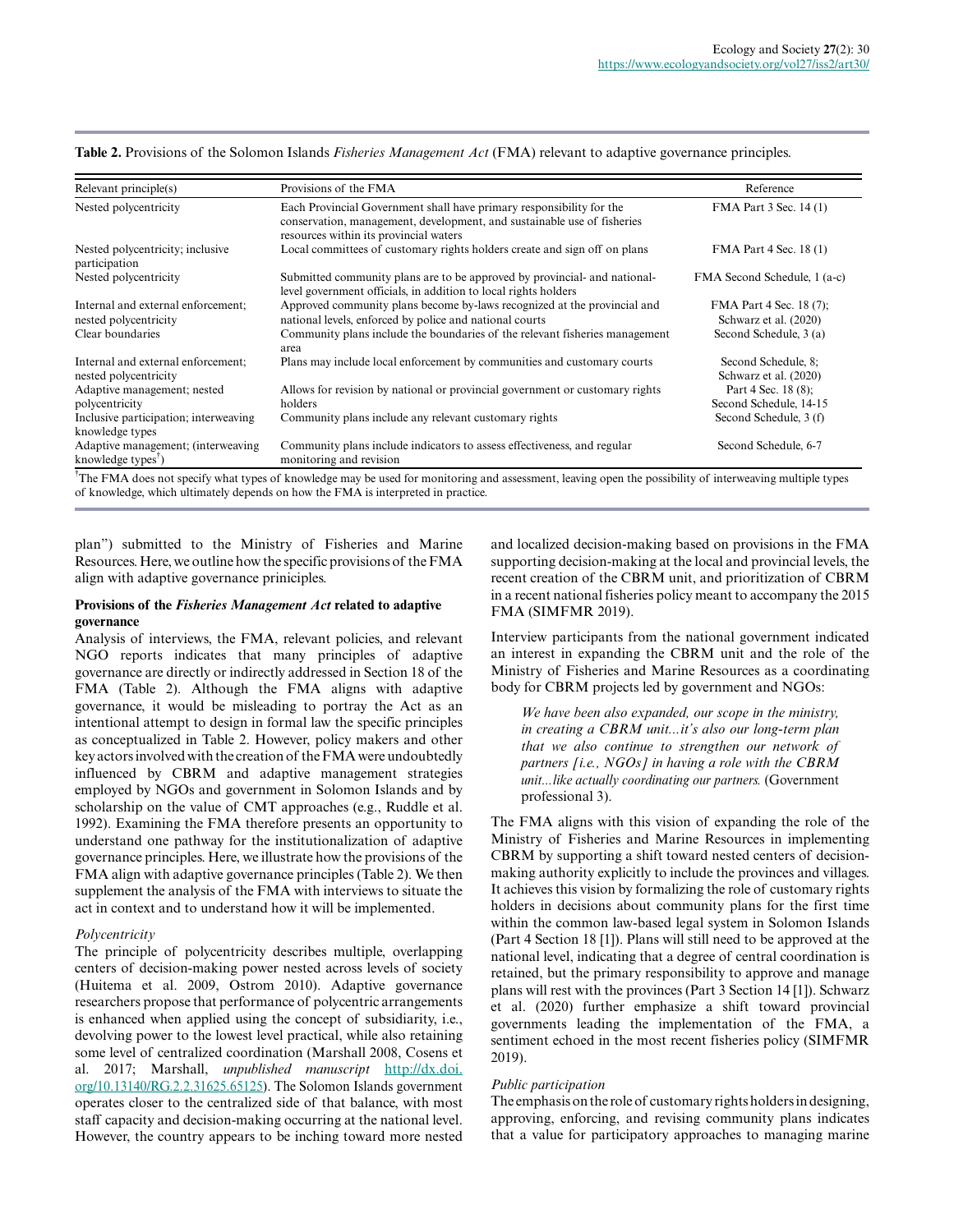resources is present at the national level (Part 4 Section 18 [1, 8]; Second Schedule 15). Some national-level participants even expressed hope that the community plans might support the many communities where customary systems are weakening. Recognition of customary rights is unsurprising, given that it is essentially mandatory under the Solomon Islands Constitution, but explicit attention to including local governance structure and the need for consultation during both plan creation and revision suggests intentional emphasis on participation beyond a cursory recognition of customary rights. This intention was emphasized by participants, and by Schwarz et al. (2020) in their discussion of the values motivating Section 18 of the FMA.

### *Adaptive management*

Adaptive management is a common approach used by NGOs in Solomon Islands, where it is considered to be compatible with the flexible nature of CMT systems (Aswani et al. 2007). The Ministry of Fisheries and Marine Resources adopts a similar principle in the FMA, which requires periodic review of management plans and allows for the amendment of plans by national government in consultation with communities (Part 4 Section 18 [7]). The FMA also requires communities to detail indicators (e.g., catch per unit effort) for management goals and a strategy for monitoring those indicators within their plans, implying an adaptive management approach (Second Schedule, 6-7). The inclusion of a monitoring strategy appears similar to what NGO participants described as a common aspect of CBRM efforts in Solomon Islands, suggesting the FMA may align well with existing efforts. The FMA thus clearly has potential to support adaptive management, but the details of how the revision process will work and how long it may take were still being worked out at the time of our research.

## *Interweaving of knowledge types*

The adaptive governance principle of interweaving different types of knowledge in decision-making originates from research in a myriad of places, including Solomon Islands, and illustrates the value of interweaving science with local, indigenous, and practicebased knowledge for informing management decisions (Aswani and Hamilton 2004, Folke et al. 2005, Tengö et al. 2014). Government and NGO participants, in addition to Schwarz et al. (2020), pointed out that identifying the boundaries of managed areas and the relevant customary rights holders in community plans will rely entirely on the local knowledge of community members (Second Schedule, 3 [f]). At the same time, the scientific method of analyzing collected data is still supported through the provision that community plans require monitoring (Second Schedule, 6-7). Government and NGO professionals generally expressed widespread agreement that combining science with local knowledge is useful for decision-making. One NGO professional described this process as follows:

*In science and ecological knowledge ... I make them run parallel, so they ... cross each other through groundtruthing, or through maps, or like I might conduct a survey, that's local ecological knowledge. Do you have dugongs [South Pacific sea cow species] here? ... And then ... you run a ground-truthing survey. Or you look at sat[ellite] images. That's when you know that, yah the same dugong, which they said they saw, around this time ... scientifically that's when it does its breeding.* (NGO interview 4).

Given that these professionals are likely to be involved in the creation of community plans, this practice of combining different types of knowledge can be expected to continue as the FMA is implemented.

#### *Diversifying enforcement mechanisms*

The FMA creates a mechanism for enforcement of fisheries rules that is external to the community, which aligns with DeCaro et al.'s (2017) recommendation for internal and external enforcement. This enforcement will be carried out by national and provincial governance mechanisms (e.g., police, courts) in communities that traditionally operate using customary systems (Part 4 Section 18 [7]; Schwarz et al. 2020). According to Schwarz et al. (2020), communities will still rely on customary mechanisms for resolving conflict (e.g., local customary courts), but they now have the external enforcement option to call the provincial police or take offenders to courts based on common law at the national level if they violate fisheries rules included in community plans registered under the FMA. Specific authorities for enforcement are included in each community plan (Second Schedule, 8). Section 18 thus aligns with the adaptive governance principle of providing both internal and external mechanisms for enforcement. To operationalize this principle, the FMA requires all community plans to outline penalties and enforcement strategies. The plans must also identify boundaries for the marine areas where fisheries rules will be applied, aligning with the adaptive governance principle of clear boundaries (Second Schedule,  $3$  [a]).

### **Limitations of the** *Fisheries Management Act* **as adaptive governance**

Although the FMA reflects many adaptive governance principles, participants mentioned several practical limitations to the implementation of the act that must be considered when assessing the degree of potential institutionalization of adaptive governance. First, several NGOs and government participants expressed concern that the government would not have the money or personnel necessary to carry out enforcement in the sprawling, rural provinces. However, some local fishers interviewed seemed to trust that external police would respond if called, based on past experience with a community member arrest for other reasons. Although they also expressed hesitation to call the police, this confidence that police would actually show up suggests the threat of government enforcement is perceived as very real in this community. It is therefore possible that local fishers' assumptions about the government's enforcement ability may indeed be enough for the FMA to improve compliance. However, this aspect warrants further investigation in other communities, as the low capacity of police in most rural areas suggests that this experience may be unique to this community.

Second, government participants indicated that introducing the additional threat of enforcement by the national and provincial governments is intended to strengthen compliance in places where customary practices are weakening. However, based on their experience with writing plans similar to those required by the FMA, NGO and government participants suggested that writing plans works only in communities with consensus on the need for management and agreed-upon goals. One researcher stated, "We've really focused on communities that have a strong desire to manage. We haven't wasted our time ... with places that clearly aren't motivated," (Researcher 2). Given that past efforts at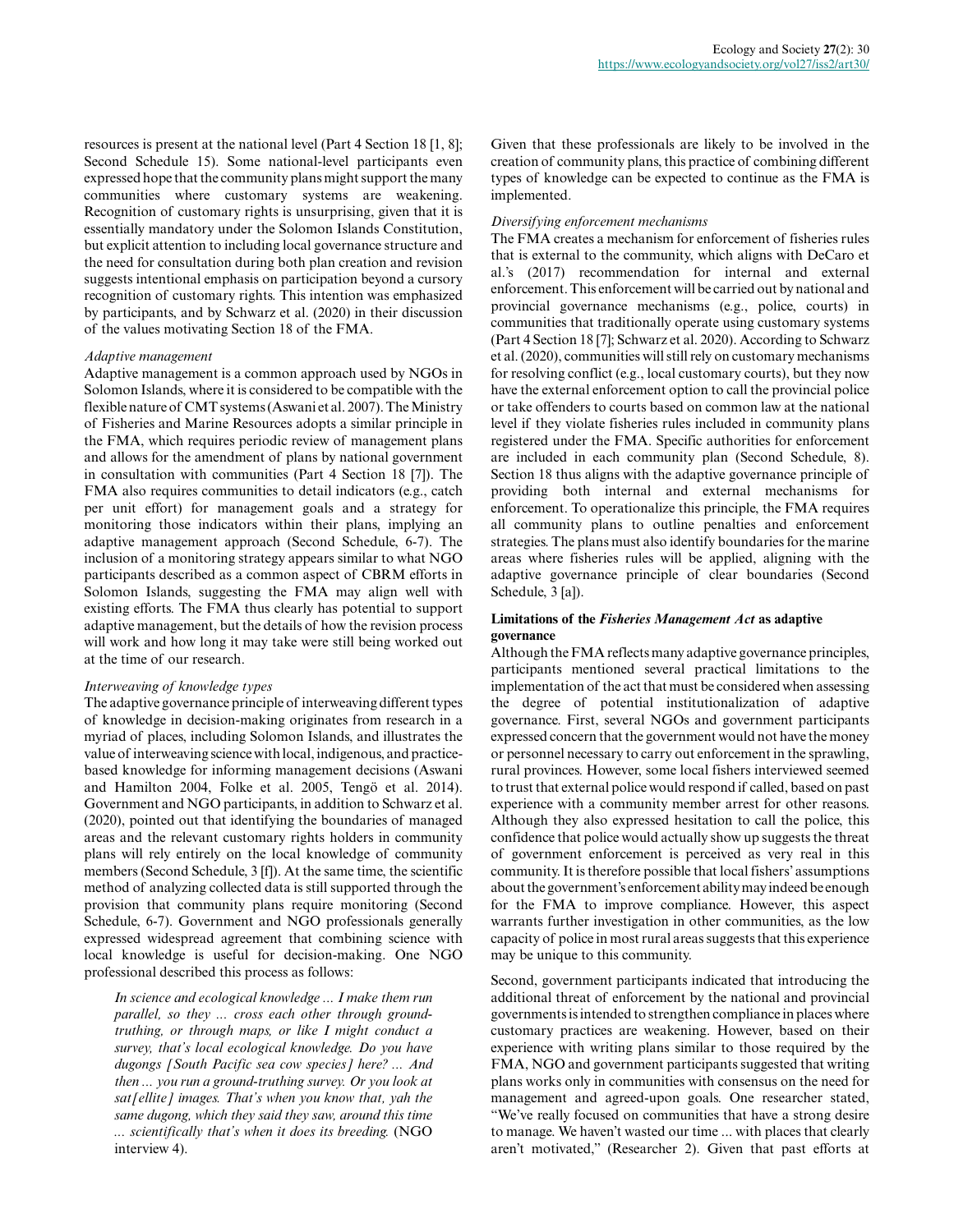**Fig. 2.** Tensions between adaptive governance principals and customary marine tenure (CMT). Colored lines and boxes illustrate four tensions related to: (1) marine tenure (orange), (2) legitimate enforcement (green), (3) flexible customary practices (blue), and (4) reliance on different knowledge types (purple). These four tensions are discussed in the section *Four Considerations for Institutionalizing Adaptive Governance in Diverse Contexts*.



CBRM have succeeded primarily in communities with strong governance and consensus on the need for management (Abernethy et al. 2014), it is likely that only these communities will be able to manage the process of creating and registering a formal community plan. Although the FMA brings a slight shift toward inclusive participation within the Western legal approach at the national level, communities with stronger existing governance are most likely to benefit from the FMA.

Given the low capacity for actual enforcement and the fact that many communities with weak governance may be left out, it is likely that other options outside of the FMA will need to be developed to support communities. Along these lines, one national-level participant emphasized that the community plans are therefore just one option to help communities: "This is one tool ... it's *one* option, it's one avenue for communities ... you don't need this to do CBRM," (Government professional 2; emphasis by participant).

# **FOUR CONSIDERATIONS FOR INSTITUTIONALIZING ADAPTIVE GOVERNANCE IN DIVERSE CONTEXTS**

Beyond logistical limitations, participants at the local and national levels also discussed challenges with implementing the FMA that point to tensions with the specific context of Solomon Islands. Here, we examine how these challenges illuminate deepseated tensions between assumptions underlying adaptive governance principles and the sociocultural context in which these principles are being applied. These assumptions are the result of building adaptive governance theory from case studies primarily

in democratic nations belonging to the Global North and are therefore exposed when investigating adaptive governance principles applied to a legal pluralist nation of the Global South. We specifically discuss four ways in which the governance context of Solomon Islands comes into tension with the institutionalization of adaptive governance principles (Fig. 2).

# **Marine tenure: Who owns the resource?**

The adaptive governance principles of participation and polycentricity are promoted as means to develop power sharing arrangements between the state and local decision makers to improve social and ecological management outcomes (Folke et al. 2005, Jupiter et al. 2014*a*). Such arrangements are realized in the FMA through community plans, as described earlier. However, a few local-level participants expressed discomfort with the perceived possible impacts of government involvement on rights to access resources.

Local fishers expressed concerns that submitting a community plan would amount to a partial loss of access rights to the national government. One community leader and fisher expressed fears over the possible loss of marine tenure rights to the state.

*If I want to fishing, I go and ... get that fish and eat. ... But when we register, we have to stop, hard for me to go ... get these things. Because these things already bylaw ... somebody get this, make this law, and get out my right ... so my [normal] culture before ... was stop now.* (Community member 6).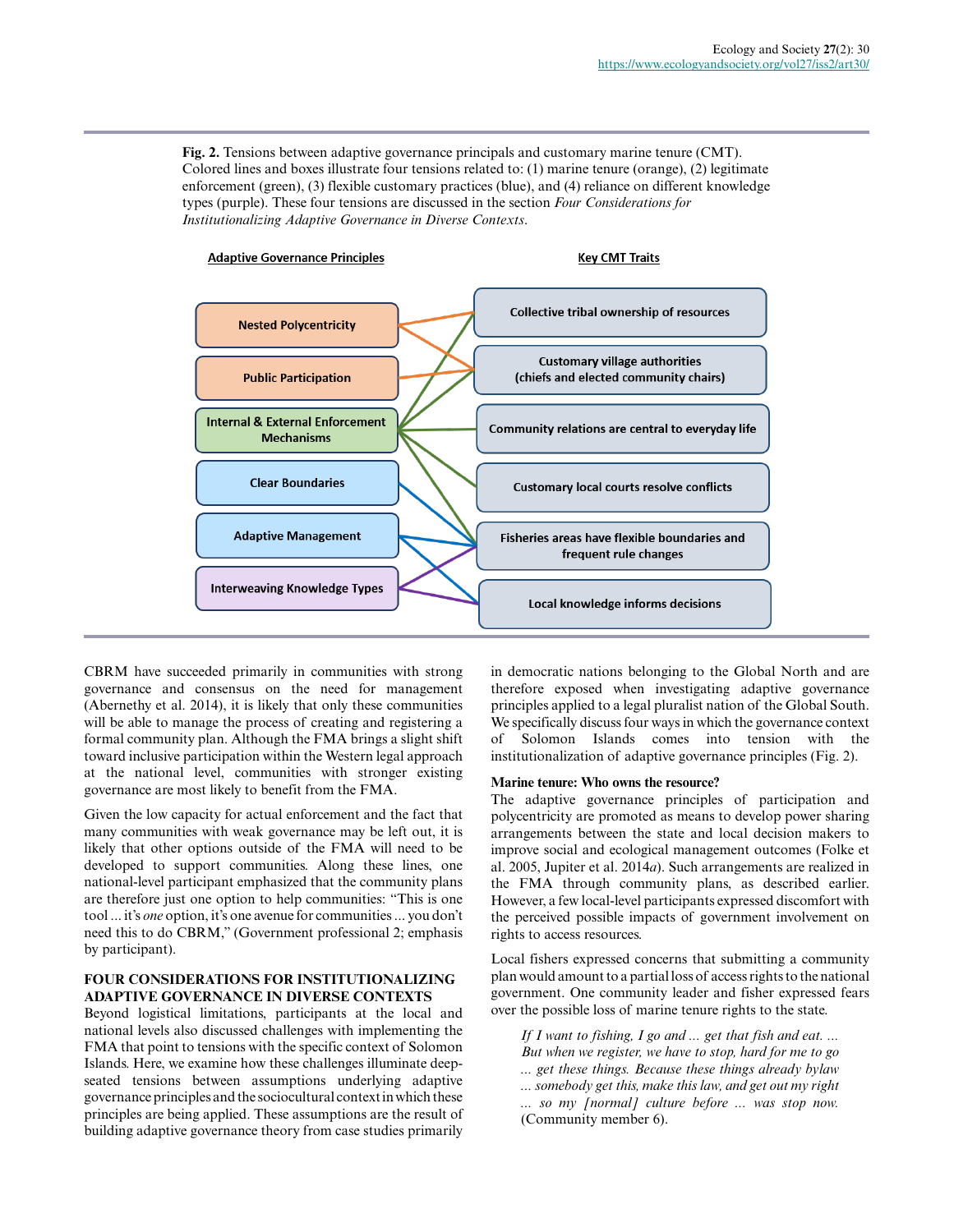This participant assumed that the registration process under the FMA would essentially remove their customary rights, based on their interpretation of an earlier effort toward an NGO-supported marine protected area in the village. While both the text of the FMA and participants from government confirmed that the legislation in no way infringes upon or removes customary rights, the presence of this sentiment does make it clear that the FMA creates a role for the state in governing fisheries where none previously existed, and public perceptions of this change present a challenge for implementation.

Though the FMA is unlikely to usurp customary rights in practice, the discomfort of community members with the new role for the national government brings to light an assumption about rights to access resources that underlies the principles of polycentricity and public participation. A shift toward adaptive governance in the context of democratic, Western nations is typically a shift from centralized, command-and-control approaches led by the state toward intentional engagement with local constituents and a decreased authoritative role of the state (e.g., via co-management; Olsson et al. 2004, Folke et al. 2005). This situation assumes that resources are state owned or the state has primary authority to grant rights to access resources. The CMT systems in Solomon Islands and many countries across the South Pacific sharply contrast with this assumption in that rights to access resources are primarily under the jurisdiction of tribal communities, rather than the state. Thus, the emergence of adaptive governance within the CMT system appears as a shift toward a more centrally coordinated approach, with an increasing role for the state as coordinator and enforcer; simultaneously, within the Western legal system, this same legislative change toward diffusion of decision-making authority might still be recognized as an increased role for communities and sharing of power with the state. In other words, it cannot be assumed that a shift to adaptive governance always involves a decreased role of the state: Viewed from the customary systems angle, it appears to be the opposite.

### **Legitimate enforcement: Who makes and implements the rules?**

The new option to call on state police and use national courts is intended to support communities in situations when customary mechanisms falter. This approach institutionalizes a new external enforcement mechanism, aligning with recommendations by DeCaro et al. (2017). However, the success of enforcement is highly dependent on resource users' perceptions that those who claim authority are legitimate and effective (Dietz et al. 2003). In addition to concern over a perceived loss of access rights, local fishers expressed mixed views of the legitimacy of the national government as an enforcer of local rules.

Older fishers frequently placed blame on younger fishers for overharvesting fish, but also suggested that this generation may have more respect for national laws (e.g., the FMA) than they do for current community rules. One older local leader stated, "... hard time today, our new generation ... maybe the law can guide them," (Community member 1). Additional interviews, beyond the two fishers < 30 years old included in this study, would be needed to confirm or dismiss this claim, but this statement illustrates that some see a positive role for government law enforcement.

Other community members expressed hesitation about the new role for government in enforcing fisheries rules. One local fisher contemplated the possibility of social backlash within the community against anyone who calls the police:

Community member 14: *Sometimes I think they will call the police ... sometimes they won't ... 'cause they are their blood ... their family.*

Interviewer: *So even if there's a rule, maybe no one's calling the police.*

Community member 14: *Yeah just like now ... I mean people so naughty in the village ... break rules ... call the police. If those people know them [i.e., who called the police], they will come and [harm] them.*

Here, the participant considered that someone who calls the police for a fishing rule violation may face disapproval or even violence from family members of the accused. This participant based this concern on past experience with trying to enforce other community rules. Another leader in the community extended concerns about relationships to intercommunity interactions:

*We need to register our community and we register our area. If someone come and breach our rules, we will take that guy to the court ... but if we community, we can settle the problem. Easy to settle the problem. Talk about it ... talk to the [outsider] guy, oh you don't do it again, yah? So for me, it's okay ... [if we use courts] our relationship here with the villages, will not really [be as good].* (Community member 1)

This leader expresses that they would rather settle the conflict themself than take a violator from another community to court, suggesting a desire to maintain good relationships with neighboring communities. This response resonates with anthropological research and NGO and government experiences noting the importance of interpersonal systems in this context (Hviding and Baines 1994, The WorldFish Centre 2010).

Overall, many participants recognized that the potential of the FMA to improve enforcement may be complicated by the social dynamics of transitioning from customary to national courtbased enforcement. For adaptive governance to succeed, adaptive governance processes must be perceived as legitimate and government enforcement must be trusted, which scholars suggest can be achieved through laws and policies that resonate with the ideals of democratic nations (e.g., transparency; Cosens 2013, Craig et al. 2017). However, this idea is based on the assumption that adaptive governance is implemented in a democratic nation, as was the case in most early case studies of adaptive governance (e.g., Olsson et al. 2006). Processes for achieving legitimacy in non-democratic or legally pluralistic contexts should therefore be explored further by adaptive governance scholars.

## **Flexible practices: How do existing management systems operate?**

Participants at both the national (e.g., NGOs) and local (i.e., fishers) levels identified a tension between the flexibility of existing CMT processes and the transparency required by national courts responsible for enforcing community plans. Three-quarters of interview participants discussed the requirement for boundaries, usually in terms of the potential barrier it will pose for communities, and occasionally with regard to how it will help with reporting on national progress toward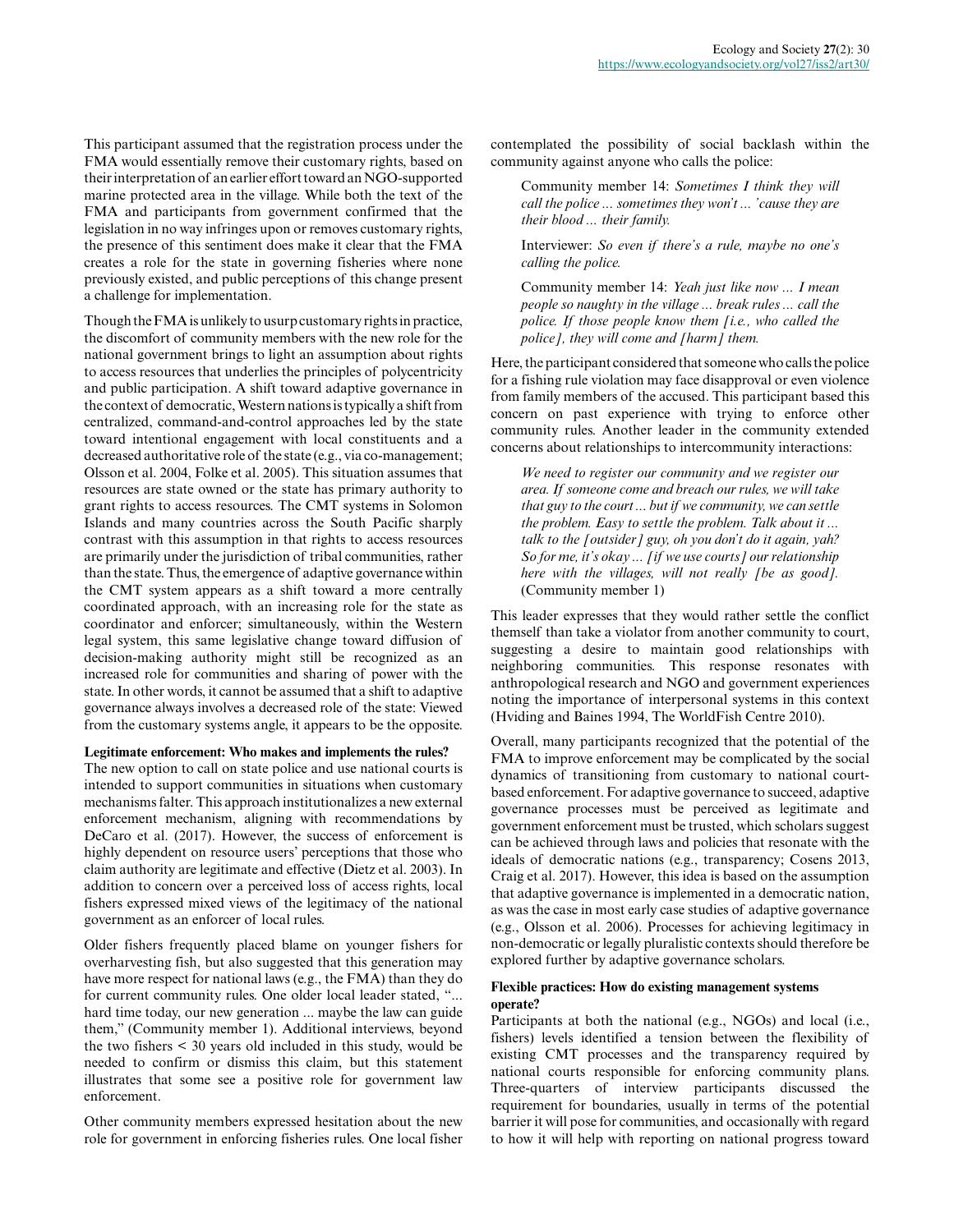international conservation commitments. Clear boundaries are necessary for courts to determine whether a forbidden activity occurred within the jurisdiction of a fisheries area.

However, numerous NGO participants and a few government participants emphasized that writing boundaries into past plans has caused delays and sometimes insurmountable barriers to creating managed areas because boundaries in CMT systems tend to be fluid and contested. Two participants described this problem.

*Normally for sorting out the landownership, we put it back to them, there is a dispute, we just, we don't involve in dispute. We just sit back and, ask them to sort it out between them, then we can go back and help them.* (NGO professional 7).

*If there's a conflict going on in the community or with another community, you have to stand back and say look we can't work.* (NGO professional 1).

These responses resonate with the lessons learned cited in reports on community-based approaches in Solomon Islands (e.g., Boso et al. 2010). Participants noted that in some cases, NGOs have chosen to leave exact boundaries out of plans altogether, but that will not be an option under the FMA. The adaptive principle of establishing external enforcement through explicit boundaries is thus in tension with a sociocultural context in which customary rights holders are able to allow fluid boundaries when managing fisheries.

Many participants at the national level also expressed concern that once rules are written into community plans, the process for revising community plans may be slow and arduous. This idea was captured in response to a question about how to change plans.

*[Changing plans] is also a concern for us. But it didn't really specify in the Act that a management plan should be for five years, or six years, but we are hoping that will be captured in the regulations....* (Government 1).

This participant elaborated that they were concerned over the timeline for changing plans because of the difficulty of taking a plan through to legal recognition in the Gazette, and noted that is something they would not be keen to repeat when revising the plan. This response suggests that the requirement to approve plans at the national level may make management of registered areas less responsive than management by communities and NGOs based on verbal rules within CMT systems, which are widely recognized for their flexibility (Hviding 1998). The need to approve changes at the national level will inevitably slow revisions to plans, given the rural location of most communities and the limited capacity of the government to support the process.

Participants' concerns over the conflicts and delays caused by writing down rules and boundaries to achieve transparency and legitimacy within Western legal systems (e.g., courts) risks rigidifying the flexibility of active customary systems. There is a trade-off here between the responsiveness of informal management and the increased enforceability provided by national courts. Studies of institutionalization of adaptive governance principles (e.g., adaptive management) in Western democratic nations similarly raise questions about whether this process can be institutionalized without limiting actors' flexibility and capacity for self-organization (Medema et al. 2008, Engle et al. 2011). We argue that this idea is perhaps even more critical to examine in Global South, legal pluralist contexts with longstanding CMT systems.

## **Legitimate knowledge: Whose knowledge informs decisions?**

The FMA does not explicitly define "monitoring" or "indicators" (Second Schedule, 6-7), leaving them up to interpretation by the Ministry of Fisheries. This approach presents an opportunity to realize the adaptive governance principle of interweaving multiple types of knowledge but could also lead to the institutionalization of a priority role for science over other knowledge types. Nationallevel participants that will be involved in approving community plans offered mixed perspectives on the relative roles of science and experiential knowledge. Although participants expressed widespread support for interweaving knowledge types, their comments at times implied reliance on Western science. For example, a government professional offered the following interpretation of the role of the CBRM unit.

*Communities still have to be guided ... ensuring [a community plan] is in line with ... the Act itself, the Second Schedule. It needs fisheries officers ... on the ground ... We need to guide them ... we do baseline surveys for them ... those baselines ... are in the Act, the Second Schedule ... we learned that [communities] think a lot of things will disturb their resources, but in that specific context, might not even [be true].* (Government 15).

That participant next described examples wherein scientific surveys had corrected local fishers' understanding of their marine area. A science-based approach to adaptive management was further indicated by NGO and government professionals' concerns over communities' capacity for monitoring. For example, NGO professional 5 articulated that communities that have their plans approved will then need training on how to monitor progress. Collectively, these comments illustrate an underlying assumption that science is essential to communitybased work, including within community plans under the FMA. This role for science is in tension with the reality that the majority of communities in CMT-dominant systems rely on experiential and historic local knowledge to inform management decisions, and do not follow Western-style scientific protocols (Govan et al. 2011*b*). Although adaptive co-management in the Pacific frequently incorporates local knowledge into CBRM efforts, with some authors even arguing for "data-less" management (Johannes 1998, Govan et al. 2011*b,* Cohen et al. 2015), the extent to which implementers of the FMA will adopt that approach was unclear. If the Ministry of Fisheries and Marine Resources firmly interprets the monitoring requirement to mean *scientific* monitoring in community plans, that may have the unintended effect of excluding many communities. Notably, the CBRM unit was rapidly evolving at the time of interviews, and the ultimate interpretation of the Second Schedule was yet to be decided. Regardless, the tension over the legitimacy of different types of knowledge evident in interviews reflects a critical unanswered question in adaptive governance research: What should the relative role of science and other types of knowledge be when institutionalizing adaptive management?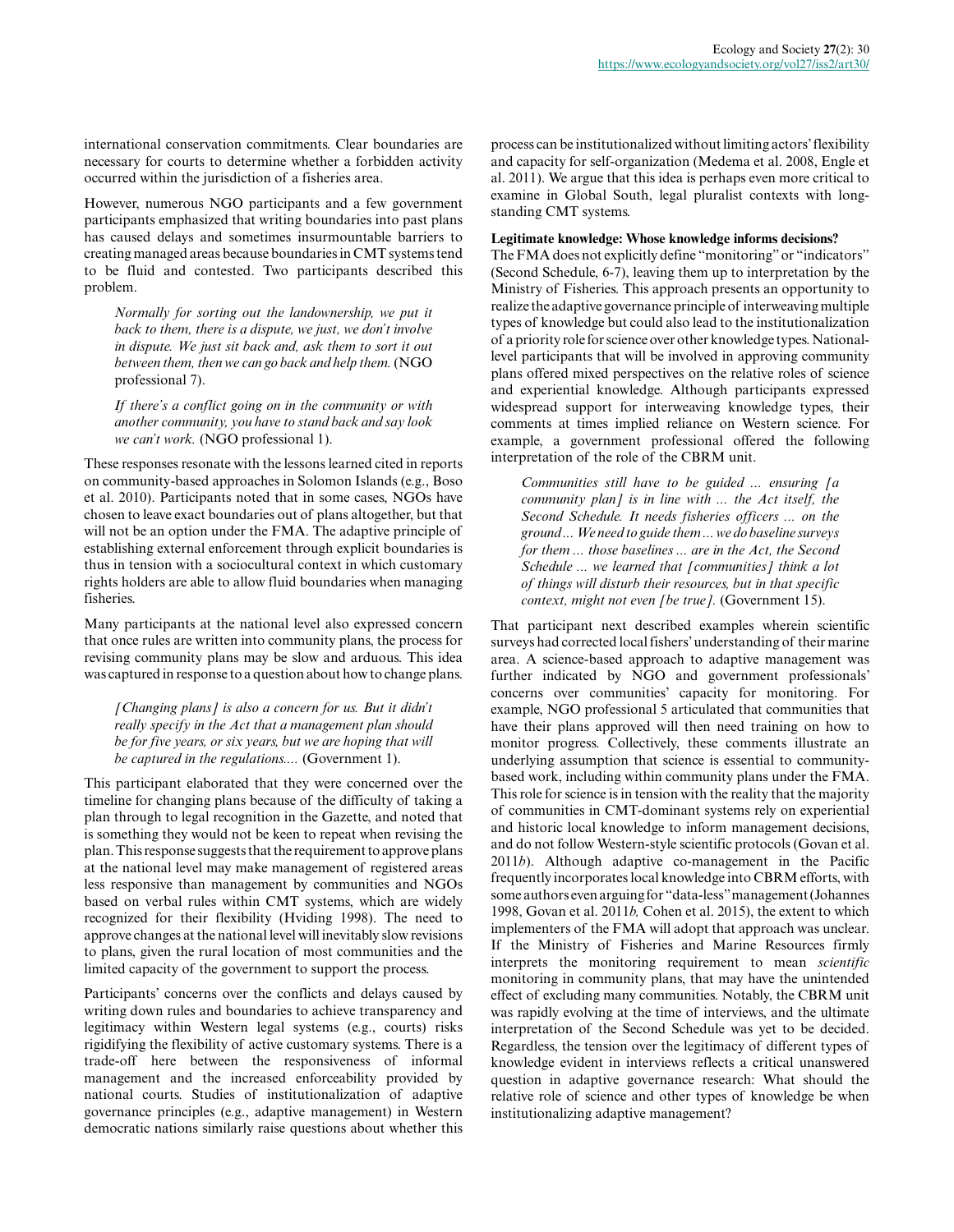This question is not only relevant to the contexts where CMT is present, but also to the rapidly expanding range of localities in both developed and developing nations where the principle of interweaving knowledge types is applied (Tengö et al. 2014). Much of resilience-based adaptive governance scholarship in democratic, Western countries evolved around the goal of institutionalizing iterative, science-based adaptive management (e.g., Gunderson and Light 2006, Williams et al. 2009). The process of institutionalizing the principle of adaptive management demands concrete answers to how law and policy will reconcile this often science-based approach with the principle of interweaving knowledge types.

## **CONCLUSION AND FUTURE DIRECTIONS**

The institutionalization of adaptive governance in aspects of the Solomon Islands FMA provides an empirical case to investigate the challenges of applying adaptive governance theory to legal pluralist governance contexts. This case specifically illustrates tensions that arise in a shift toward adaptive governance in resource governance contexts that rely on CMT. Three major assumptions that underlie adaptive governance scholarship in democratic contexts in the Global North require reexamination before extending the theory to other contexts: (1) the state generally controls rights and access to shared resources; (2) social acceptability of resource use enforcement is guided by democratic ideals; and (3) science is the primary knowledge that should inform adaptive management. When adaptive governance is institutionalized in governance contexts that do not align with these assumptions, a number of important questions arise.

First, how do power dynamics between the state and communities shift when introducing legislation or formal rules for comanagement in areas where the government does not have jurisdiction over resources and access? To address this question, researchers should specifically examine whether shifts in power increase or decrease the adaptability of governance actors (at multiple levels) in contexts where the state does not own or control access to resources.

Second, what legal and other processes of legitimizing adaptive governance can achieve social acceptance in legal pluralist nations? Although researchers in democratic nations of the Global North have rigorously examined laws and legal processes needed to establish social legitimacy when institutionalizing adaptive governance (Cosens 2013, Cosens et al. 2017, DeCaro et al. 2017, Garmestani et al. 2019), a parallel line of research is needed to identify governing norms and process that align with adaptive governance in other contexts.

Third, scholars engaged with customary marine tenure in Solomon Islands and elsewhere have long expressed concern over the weakening of customary systems (e.g., Johannes 1978) and hope that adaptive co-management can strengthen customary tenure and improve conservation outcomes (e.g., Ruddle 1998, Boso et al. 2010, Jupiter et al. 2014*a*). Although there is concern that policies to codify customary tenure within contemporary systems based on English common law risk rigidifying these systems (e.g., Johannes 1978, Ruddle 1998), several authors argue that some level of codification of customary rights and rules is necessary to sustain customary tenure in contemporary resource management (Ruddle 1998, Kuemlangan 2004, Schwarz et al.

2020). Cross-pollination between this line of research and adaptive governance scholarship could foster a strong basis for empirically investigating trade-offs between adaptive governance principles during institutionalization.

Finally, if adaptive governance scholars consider experiential knowledge as a valid monitoring approach, how is it balanced with the role of science in adaptive governance? The case of the FMA illustrates that this question is not merely a theoretical problem. Institutionalization requires concrete decisions on the degree to which different types of knowledge are accepted, which will have a tangible effect on which communities can use the benefits of a fisheries law intended to support them. These tensions are often front of mind for many working in places such as Solomon Islands, yet attention to this issue is lacking in broader discussions of how to institutionalize adaptive governance. We suggest that scholarship on institutionalizing adaptive governance requires more explicit attention to reconciling the role of science in adaptive management with the principle of interweaving knowledge types, which might be accomplished by engaging more deeply with research on multiple ways of knowing (e.g., Berkes et al. 2000, Tengö et al. 2014).

There are immediate steps that can be taken to address these concerns in case studies of the institutionalization of adaptive governance. Scholars and practitioners can ask the following questions when analyzing or implementing adaptive governance: What is the role of the state, if any, in controlling or enforcing rights to access and use resources? What are the governing norms and legal system(s) relevant to the geography in question? What processes of enforcement will be viewed as socially legitimate? How will institutionalizing adaptive governance affect the balance of power between the government and communities in all relevant legal systems? How feasible is a scientific approach, and what other sources of knowledge are already accepted in this geography? Explicitly addressing these questions is a useful step toward rethinking the application of adaptive governance in the Global South and beyond. Adaptive governance scholars might also collectively examine shared and divergent normative commitments regarding the role of the state, democracy, and different types of knowledge. Evolving adaptive governance in the directions proposed here expands the potential for diverse actors to navigate change in a manner appropriate to their specific contexts.

*Responses to this article can be read online at:* [https://www.ecologyandsociety.org/issues/responses.](https://www.ecologyandsociety.org/issues/responses.php/13251) [php/13251](https://www.ecologyandsociety.org/issues/responses.php/13251)

#### **Author Contributions:**

*Amber Datta proposed this research, secured funding, collected data, analyzed data, produced figures and tables, and wrote the manuscript. This research was conducted for her Master of Science degree. Brian Chaffin was the primary advisor for this research at all stages, assisted with securing funding, and contributed substantially to editing the final manuscript.*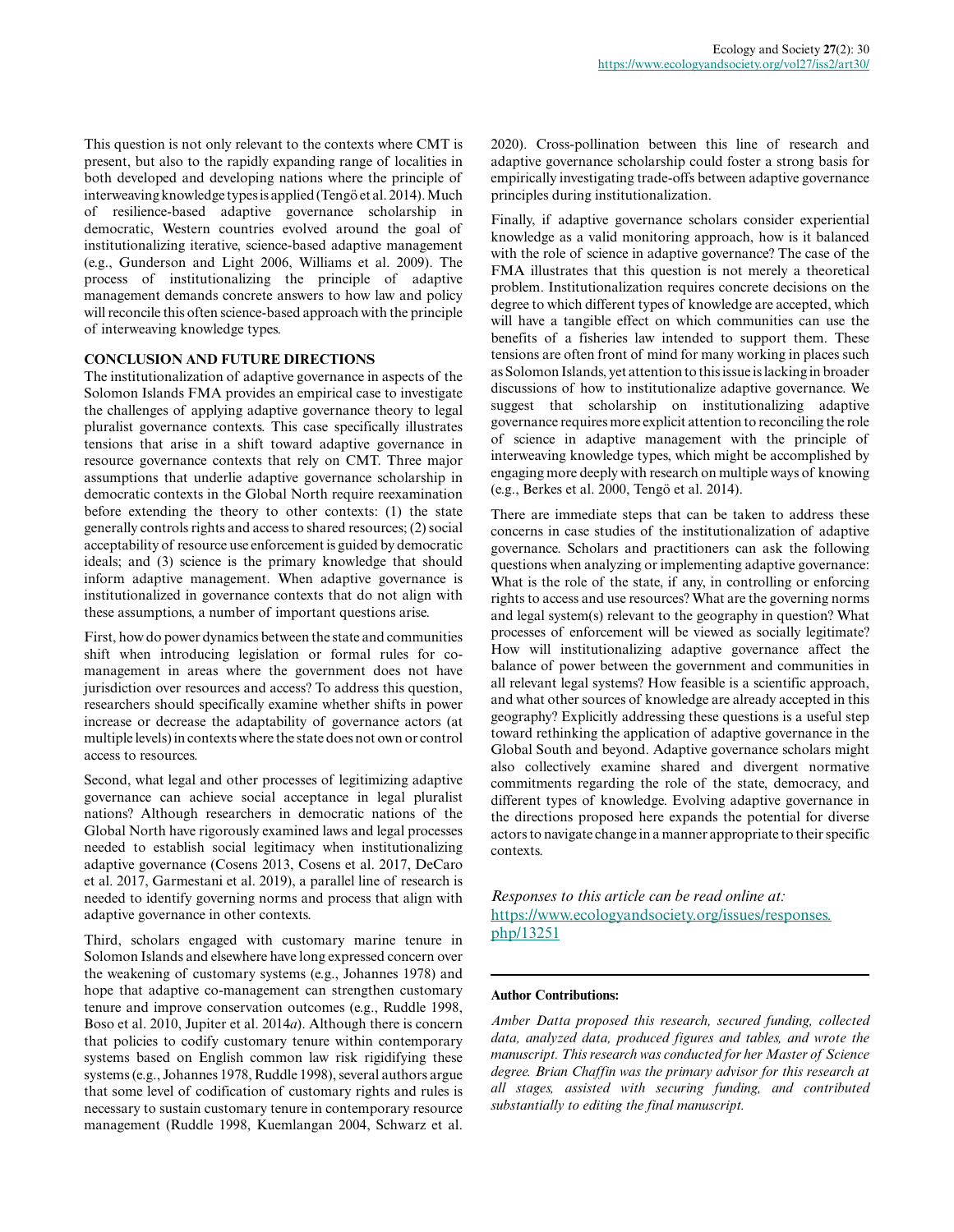#### **Acknowledgments:**

*We extend our thanks foremost to the interview participants who made this study possible. We also thank Dr. Lorrae Van Kerkhoff for hosting the lead author as a summer research fellow at the Australian National University and providing substantial advice on the design of the project. We additionally extend our gratitude to Dr. Anna Schwarz for her advice and provision of relevant information to assist with this research. We thank the National Science Foundation for funding received through the East Asia and Pacific Summer Institutes fellowship awarded to the lead author. We thank the Solomon Islands Government and the community chair in the Western Province of Solomon Islands for permission to conduct this research. We finally thank two anonymous reviewers and the subject editor for their time and thoughtful insights, which greatly improved this paper.*

#### **Data Availability:**

*Anonymized data that support the findings of this study are available on request from the corresponding author, AD. Data are not publicly available because of information that could compromise the privacy of research participants. Ethical approval for this research study was granted by the University of Montana Institutional Review Board (#97-17).*

## **LITERATURE CITED**

Abernethy, K. E., Ö. Bodin, P. Olsson, Z. Hilly, and A. Schwarz. 2014. Two steps forward, two steps back: the role of innovation in transforming towards community-based marine resource management in Solomon Islands. Global Environmental Change 28:309-321.<https://doi.org/10.1016/j.gloenvcha.2014.07.008>

Albert, S., A. Grinham, B. Gibbes, I. Tibbetts, and J. Udy. 2014. Indicators of coral reef ecosystem recovery following reduction in logging and implementation of community-based management schemes in the Solomon Islands. Pacific Conservation Biology 20 (1):75-85. <https://doi.org/10.1071/PC140075>

Allen, C. R., J. J. Fontaine, K. L. Pope, and A. S. Garmestani. 2011. Adaptive management for a turbulent future. Journal of Environmental Management 92(5):1339-1345. [https://doi.](https://doi.org/10.1016/j.jenvman.2010.11.019) [org/10.1016/j.jenvman.2010.11.019](https://doi.org/10.1016/j.jenvman.2010.11.019)

Aswani, S. 1999. Common property models of sea tenure: a case study from the Roviana and Vonavona lagoons, New Georgia, Solomon Islands. Human Ecology 27(3):417-453. [https://doi.](https://doi.org/10.1023/A:1018727607651) [org/10.1023/A:1018727607651](https://doi.org/10.1023/A:1018727607651)

Aswani, S., S. Albert, A. Sabetian, and T. Furusawa. 2007. Customary management as precautionary and adaptive principles for protecting coral reefs in Oceania. Coral Reefs 26 (4):1009. <https://doi.org/10.1007/s00338-007-0277-z>

Aswani, S., and R. J. Hamilton. 2004. Integrating indigenous ecological knowledge and customary sea tenure with marine and social science for conservation of bumphead parrotfish (*Bolbometopon muricatum*) in the Roviana Lagoon, Solomon Islands. Environmental Conservation 31(1):69-83. [https://doi.](https://doi.org/10.1017/S037689290400116X) [org/10.1017/S037689290400116X](https://doi.org/10.1017/S037689290400116X) 

Bell, J. D., A. Ganachaud, P. C. Gehrke, S. P. Griffiths, A. J. Hobday, O. Hoegh-Guldberg, J. E. Johnson, R. Le Borgne, P. Lehodey, J. M. Lough, R. J. Matear, T. D. Pickering, M. S. Pratchett, A. S. Gupta, I. Senina, and M. Waycott. 2013. Mixed responses of tropical Pacific fisheries and aquaculture to climate change. Nature Climate Change 3(6):591-599. [https://doi.](https://doi.org/10.1038/nclimate1838) [org/10.1038/nclimate1838](https://doi.org/10.1038/nclimate1838) 

Bell, J. D., M. Kronen, A. Vunisea, W. J. Nash, G. Keeble, A. Demmke, S. Pontifex, and S. Andréfouët. 2009. Planning the use of fish for food security in the Pacific. Marine Policy 33(1):64-76. <https://doi.org/10.1016/j.marpol.2008.04.002>

Berkes, F., J. Colding, and C. Folke. 2000. Rediscovery of traditional ecological knowledge as adaptive management. Ecological Applications 10(5):1251-1262. [https://doi.](https://doi.org/10.1890/1051-0761(2000)010[1251:ROTEKA]2.0.CO;2) [org/10.1890/1051-0761\(2000\)010\[1251:ROTEKA\]2.0.CO;2](https://doi.org/10.1890/1051-0761(2000)010[1251:ROTEKA]2.0.CO;2) 

Boso, D., C. Paul, Z. Hilly, and J. Pita. 2010. Community-based adaptive resource management in Solomon Islands: lessons learned. WorldFish Center, Penang, Malaysia. [https://hdl.handle.](https://hdl.handle.net/20.500.12348/1276) [net/20.500.12348/1276](https://hdl.handle.net/20.500.12348/1276) 

Carpenter, K. E., M. Abrar, G. Aeby, R. B. Aronson, S. Banks, A. Bruckner, A. Chiriboga, J. Cortés, J. C. Delbeek, L. DeVantier, G. J. Edgar, A. J. Edwards, D. Fenner, H. M. Guzmán, B. W. Hoeksema, G. Hodgson, O. Johan, W. Y. Licuanan, S. R. Livingstone, E. R. Lovell, J. A. Moore, D. O. Obura, D. Ochavillo, B. A. Polidoro, W. F. Precht, M. C. Quibilan, C. Reboton, Z. T. Richards, A. D. Rogers, J. Sanciangco, A. Sheppard, C. Sheppard, J. Smith, S. Stuart, E. Turak, J. E. N. Veron, C. Wallace, E. Weil, and E. Wood. 2008. One-third of reef-building corals face elevated extinction risk from climate change and local impacts. Science 321(5888):560-563. <https://doi.org/10.1126/science.1159196>

Chaffin, B. C., H. Gosnell, and B. A. Cosens. 2014. A decade of adaptive governance scholarship: synthesis and future directions. Ecology and Society 19(3):56. [http://dx.doi.org/10.5751/](http://dx.doi.org/10.5751/ES-06824-190356) [ES-06824-190356](http://dx.doi.org/10.5751/ES-06824-190356)

Chaffin, B. C., and L. H. Gunderson. 2016. Emergence, institutionalization and renewal: rhythms of adaptive governance in complex social-ecological systems. Journal of Environmental Management 165:81-87.<https://doi.org/10.1016/j.jenvman.2015.09.003>

Cinner, J. E., and S. Aswani. 2007. Integrating customary management into marine conservation. Biological Conservation 140(3-4):201-216. <https://doi.org/10.1016/j.biocon.2007.08.008>

Cohen, P., L. Evans, and H. Govan. 2015. Community-based, comanagement for governing small-scale fisheries of the Pacific: a Solomon Islands' case study. Pages 39-59 *in* S. Jentoft and R. Chuenpagdee, editors. Interactive governance for small-scale fisheries: global reflections. Springer, Cham, Switzerland. [https://](https://link.springer.com/chapter/10.1007/978-3-319-17034-3_3) [link.springer.com/chapter/10.1007/978-3-319-17034-3\\_3](https://link.springer.com/chapter/10.1007/978-3-319-17034-3_3) 

Cohen, P. J., L. S. Evans, and M. Mills. 2012. Social networks supporting governance of coastal ecosystems in Solomon Islands. Conservation Letters 5(5):376-386. [https://doi.org/10.1111/](https://doi.org/10.1111/j.1755-263X.2012.00255.x) [j.1755-263X.2012.00255.x](https://doi.org/10.1111/j.1755-263X.2012.00255.x) 

Conservation and Community Investment Forum. 2013. Assessment of the enabling conditions for rights-based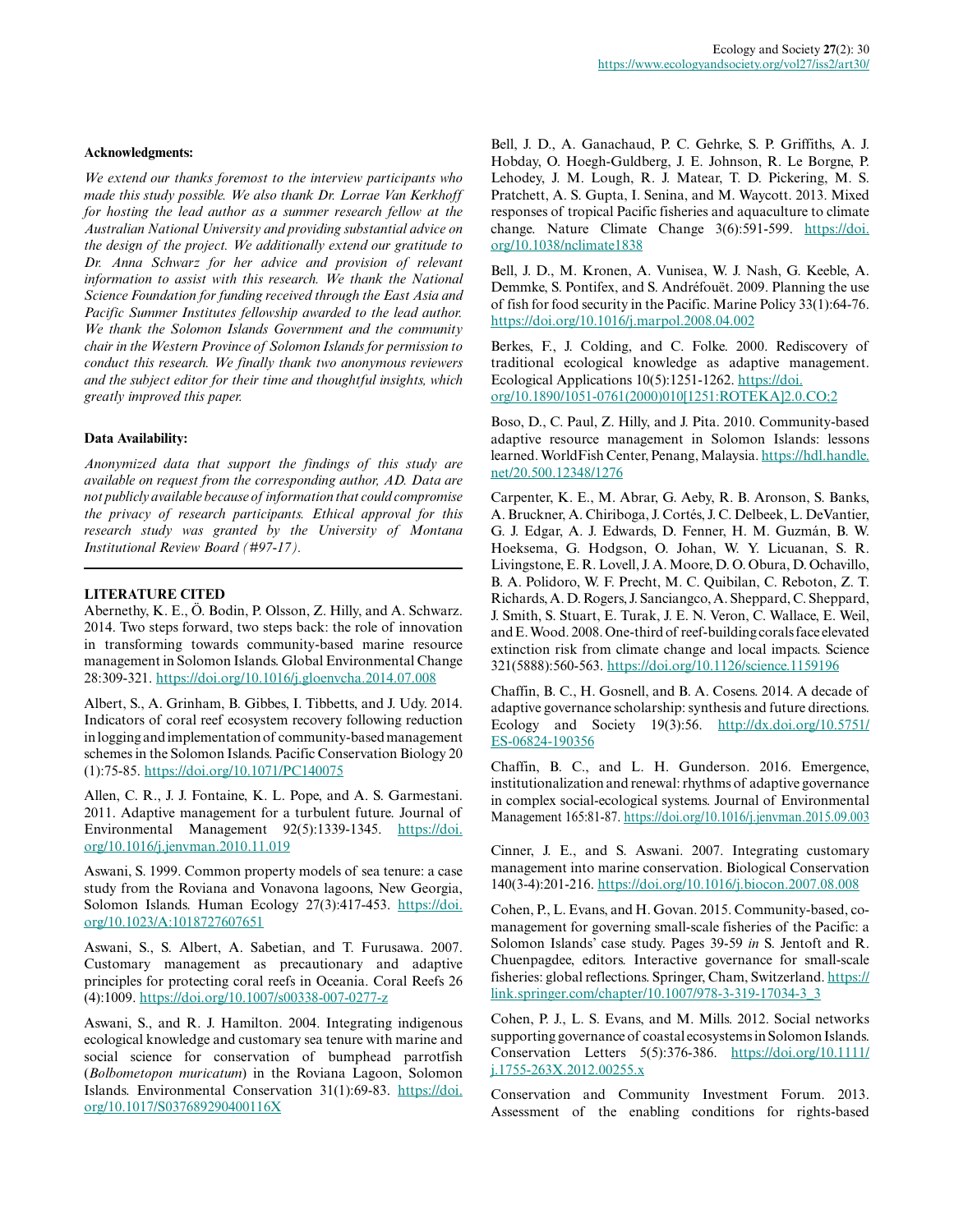management of fisheries and coastal marine resources in the Western Pacific: companion document to the six country assessment reports. Executive Summary. Trust for Conservation Innovation, San Francisco, California, USA. [https://www.](https://www.issuelab.org/resources/26496/26496.pdf?download=true) [issuelab.org/resources/26496/26496.pdf?download=true](https://www.issuelab.org/resources/26496/26496.pdf?download=true) 

Cosens, B. A. 2013. Legitimacy, adaptation, and resilience in ecosystem management. Ecology and Society 18(1):3. [http://dx.](http://dx.doi.org/10.5751/ES-05093-180103) [doi.org/10.5751/ES-05093-180103](http://dx.doi.org/10.5751/ES-05093-180103)

Cosens, B. A., R. K. Craig, S. L. Hirsch, C. A. Arnold, M. H. Benson, D. A. DeCaro, A. S. Garmestani, H. Gosnell, J. Ruhl, and E. Schlager. 2017. The role of law in adaptive governance. Ecology and Society 22(1):30. <https://doi.org/10.5751/ES-08731-220130>

Craig, R. K., A. S. Garmestani, C. R. Allen, C. A. Arnold, H. Birgé, D. A. DeCaro, A. K. Fremier, H. Gosnell, and E. Schlager. 2017. Balancing stability and flexibility in adaptive governance: an analysis of tools available in U.S. environmental law. Ecology and Society 22(2):3. <https://doi.org/10.5751/ES-08983-220203>

Dados, N., and R. Connell. 2012. The Global South. Contexts 11 (1):12-13. <https://doi.org/10.1177%2F1536504212436479>

DeCaro, D. A., B. C. Chaffin, E. Schlager, A. S. Garmestani, and J. B. Ruhl. 2017. Legal and institutional foundations of adaptive environmental governance. Ecology and Society 22(1):32. [https://](https://doi.org/10.5751/ES-09036-220132) [doi.org/10.5751/ES-09036-220132](https://doi.org/10.5751/ES-09036-220132)

Denley, D., A. Metaxas, and R. Scheibling. 2020. Subregional variation in cover and diversity of hard coral (*Scleractinia*) in the Western Province, Solomon Islands following an unprecedented global bleaching event. Plos One 15(11):e0242153. [https://doi.](https://doi.org/10.1371/journal.pone.0242153) [org/10.1371/journal.pone.0242153](https://doi.org/10.1371/journal.pone.0242153) 

Dietz, T., E. Ostrom, and P. C. Stern. 2003. The struggle to govern the commons. Science 302(5652):1907-1912. [https://doi.](https://doi.org/10.1126/science.1091015) [org/10.1126/science.1091015](https://doi.org/10.1126/science.1091015)

Engle, N. L., O. R. Johns, M. C. Lemos, and D. R. Nelson. 2011. Integrated and adaptive management of water resources: tensions, legacies, and the next best thing. Ecology and Society 16(1):19. <http://dx.doi.org/10.5751/ES-03934-160119>

Foale, S., P. Cohen, S. Januchowski-Hartley, A. Wenger, and M. Macintyre. 2011. Tenure and taboos: origins and implications for fisheries in the Pacific. Fish and Fisheries 12(4):357-369. [https://](https://doi.org/10.1111/j.1467-2979.2010.00395.x) [doi.org/10.1111/j.1467-2979.2010.00395.x](https://doi.org/10.1111/j.1467-2979.2010.00395.x)

Folke, C., T. Hahn, P. Olsson, and J. Norberg. 2005. Adaptive governance of social-ecological systems. Annual Review of Environment and Resources 30:441-473. [https://doi.org/10.1146/](https://doi.org/10.1146/annurev.energy.30.050504.144511) [annurev.energy.30.050504.144511](https://doi.org/10.1146/annurev.energy.30.050504.144511) 

Garmestani, A., J. B. Ruhl, B. C. Chaffin, R. K. Craig, H. F. M. W. van Rijswick, D. G. Angeler, C. Folke, L. Gunderson, D. Twidwell, and C. R. Allen. 2019. Untapped capacity for resilience in environmental law. Proceedings of the National Academy of Sciences 116(40):19899-19904.<https://doi.org/10.1073/pnas.1906247116>

Goby G., A. M. Schwarz, R. Pomeroy, and M. Knight. 2012. Ecosystem approach to fisheries management (EAFM): a Solomon Islands policy review. USAID Coral Triangle Support Partnership, Honolulu, Hawaii, USA. [https://hdl.handle.](https://hdl.handle.net/20.500.12348/993) [net/20.500.12348/993](https://hdl.handle.net/20.500.12348/993)

Govan, H. 2009. Achieving the potential of locally managed marine areas in the South Pacific. SPC Traditional Marine Resource Management and Knowledge Information Bulletin 25:16-25. [http://coastfish.spc.int/News/Trad/25/Trad25\\_16\\_Govan.](http://coastfish.spc.int/News/Trad/25/Trad25_16_Govan.pdf) [pdf](http://coastfish.spc.int/News/Trad/25/Trad25_16_Govan.pdf)

Govan, H., J. Kinch, and A. Brjosniovschi. 2013. Strategic review of inshore fisheries policies and strategies in Melanesia: Fiji, New Caledonia, Papua New Guinea, Solomon Islands, and Vanuatu. Part II: country reports. Reports to the Secretariat of the Pacific Community for the Melanesian Spearhead Group, Noumea, New Caledonia. Inshore Fisheries Working Group of the Special Melanesian Spearhead Group, Port Vila, Vanuatu. [http://purl.](http://purl.org/spc/digilib/doc/m4sa2) [org/spc/digilib/doc/m4sa2](http://purl.org/spc/digilib/doc/m4sa2) 

Govan, H., A.-M. Schwarz, and D. Boso. 2011*a.* Towards integrated island management: lessons from Lau, Malaita, for the implementation of a national approach to resource management in Solomon Islands. Final Report. WorldFish Center, Penang, Malaysia. <https://hdl.handle.net/20.500.12348/1084>

Govan, H., A. Tawake, K. Tabunakawai, A. Jenkins, A. Lasgoreceix, A.-M. Schwarz, B. Aalbersberg, B. Manele, C. Vieux, D. Notere, D. Afzal, E. Techera, E. T. Rasalato, H. Sykes, H. Walton, H. Tafea, I. Korovulavula, J. Comley, J. Kinch, J. Feehely, J. Petit, L. Heaps, P. Anderson, P. Cohen, P. Ifopo, R. Vave, R. Hills, S. Tawakelevu, S. Alefaio, S. Meo, S. Troniak, S. Malimali, S. Kukuian, S. George, T. Tauaefa, and T. Obed. 2011*b.* Status and potential of locally-managed marine areas in the South Pacific: meeting nature conservation and sustainable livelihood targets through wide-spread implementation of LMMAs. Study Report. Secretariat of the Pacific Regional Environment Programme, Apia, Samoa. [https://spccfpstore1.blob.core.](https://spccfpstore1.blob.core.windows.net/digitallibrary-docs/files/21/21b3aefe8f2bfab8468af08818895b84.pdf?sv=2015-12-11&sr=b&sig=G0wRC0NhWC9E6k%2BS2TxtLNFeWb%2BwuOKinLmXf63iDgM%3D&se=2022-11-15T16%3A08%3A26Z&sp=r&rscc=public%2C%20max-age%3D864000%2C%20max-stale%3D86400&rsct=application%2Fpdf&rscd=inline%3B%20filename%3D%22ENG_2009_Status_and_Potential_LMMAs.pdf%22) [windows.net/digitallibrary-docs/files/21/21b3aefe8f2bfab8468af-](https://spccfpstore1.blob.core.windows.net/digitallibrary-docs/files/21/21b3aefe8f2bfab8468af08818895b84.pdf?sv=2015-12-11&sr=b&sig=G0wRC0NhWC9E6k%2BS2TxtLNFeWb%2BwuOKinLmXf63iDgM%3D&se=2022-11-15T16%3A08%3A26Z&sp=r&rscc=public%2C%20max-age%3D864000%2C%20max-stale%3D86400&rsct=application%2Fpdf&rscd=inline%3B%20filename%3D%22ENG_2009_Status_and_Potential_LMMAs.pdf%22)[08818895b84.pdf?sv=2015-12-11&sr=b&sig=G0wRC0NhWC9E6k%](https://spccfpstore1.blob.core.windows.net/digitallibrary-docs/files/21/21b3aefe8f2bfab8468af08818895b84.pdf?sv=2015-12-11&sr=b&sig=G0wRC0NhWC9E6k%2BS2TxtLNFeWb%2BwuOKinLmXf63iDgM%3D&se=2022-11-15T16%3A08%3A26Z&sp=r&rscc=public%2C%20max-age%3D864000%2C%20max-stale%3D86400&rsct=application%2Fpdf&rscd=inline%3B%20filename%3D%22ENG_2009_Status_and_Potential_LMMAs.pdf%22) [2BS2TxtLNFeWb%2BwuOKinLmXf63iDgM%3D&se=2022-11-15T16%](https://spccfpstore1.blob.core.windows.net/digitallibrary-docs/files/21/21b3aefe8f2bfab8468af08818895b84.pdf?sv=2015-12-11&sr=b&sig=G0wRC0NhWC9E6k%2BS2TxtLNFeWb%2BwuOKinLmXf63iDgM%3D&se=2022-11-15T16%3A08%3A26Z&sp=r&rscc=public%2C%20max-age%3D864000%2C%20max-stale%3D86400&rsct=application%2Fpdf&rscd=inline%3B%20filename%3D%22ENG_2009_Status_and_Potential_LMMAs.pdf%22) [3A08%3A26Z&sp=r&rscc=public%2C%20max-age%3D864000%](https://spccfpstore1.blob.core.windows.net/digitallibrary-docs/files/21/21b3aefe8f2bfab8468af08818895b84.pdf?sv=2015-12-11&sr=b&sig=G0wRC0NhWC9E6k%2BS2TxtLNFeWb%2BwuOKinLmXf63iDgM%3D&se=2022-11-15T16%3A08%3A26Z&sp=r&rscc=public%2C%20max-age%3D864000%2C%20max-stale%3D86400&rsct=application%2Fpdf&rscd=inline%3B%20filename%3D%22ENG_2009_Status_and_Potential_LMMAs.pdf%22) [2C%20max-stale%3D86400&rsct=application%2Fpdf&rscd=inline%](https://spccfpstore1.blob.core.windows.net/digitallibrary-docs/files/21/21b3aefe8f2bfab8468af08818895b84.pdf?sv=2015-12-11&sr=b&sig=G0wRC0NhWC9E6k%2BS2TxtLNFeWb%2BwuOKinLmXf63iDgM%3D&se=2022-11-15T16%3A08%3A26Z&sp=r&rscc=public%2C%20max-age%3D864000%2C%20max-stale%3D86400&rsct=application%2Fpdf&rscd=inline%3B%20filename%3D%22ENG_2009_Status_and_Potential_LMMAs.pdf%22) [3B%20filename%3D%22ENG\\_2009\\_Status\\_and\\_Potential\\_LMMAs.](https://spccfpstore1.blob.core.windows.net/digitallibrary-docs/files/21/21b3aefe8f2bfab8468af08818895b84.pdf?sv=2015-12-11&sr=b&sig=G0wRC0NhWC9E6k%2BS2TxtLNFeWb%2BwuOKinLmXf63iDgM%3D&se=2022-11-15T16%3A08%3A26Z&sp=r&rscc=public%2C%20max-age%3D864000%2C%20max-stale%3D86400&rsct=application%2Fpdf&rscd=inline%3B%20filename%3D%22ENG_2009_Status_and_Potential_LMMAs.pdf%22) [pdf%22](https://spccfpstore1.blob.core.windows.net/digitallibrary-docs/files/21/21b3aefe8f2bfab8468af08818895b84.pdf?sv=2015-12-11&sr=b&sig=G0wRC0NhWC9E6k%2BS2TxtLNFeWb%2BwuOKinLmXf63iDgM%3D&se=2022-11-15T16%3A08%3A26Z&sp=r&rscc=public%2C%20max-age%3D864000%2C%20max-stale%3D86400&rsct=application%2Fpdf&rscd=inline%3B%20filename%3D%22ENG_2009_Status_and_Potential_LMMAs.pdf%22)

Green, A., P. Lokani, W. Atu, P. Ramohia, P. Thomas, and J. Almany, editors. 2006. Solomon Islands marine assessment: technical report of survey conducted May 13–June 17, 2004. The Nature Conservancy, Indo-Pacific Resource Centre, South Brisbane, Australia. [https://www.equatorinitiative.org/old/images/](https://www.equatorinitiative.org/old/images/stories/2008winners/Arnavon_Committee/solomonislandsmarineassessmentreport-full.pdf) [stories/2008winners/Arnavon\\_Committee/](https://www.equatorinitiative.org/old/images/stories/2008winners/Arnavon_Committee/solomonislandsmarineassessmentreport-full.pdf) [solomonislandsmarineassessmentreport-full.pdf](https://www.equatorinitiative.org/old/images/stories/2008winners/Arnavon_Committee/solomonislandsmarineassessmentreport-full.pdf)

Gunderson, L. 1999. Resilience, flexibility and adaptive management - - antidotes for spurious certitude? Conservation Ecology 3(1):7.<http://dx.doi.org/10.5751/ES-00089-030107>

Gunderson, L., and S. S. Light. 2006. Adaptive management and adaptive governance in the everglades ecosystem. Policy Sciences 39(4):323-334. <https://link.springer.com/article/10.1007/s11077-006-9027-2>

Hasselman, L. 2017. Adaptive management; adaptive comanagement; adaptive governance: What's the difference? Australasian Journal of Environmental Management 24 (1):31-46. <https://doi.org/10.1080/14486563.2016.1251857>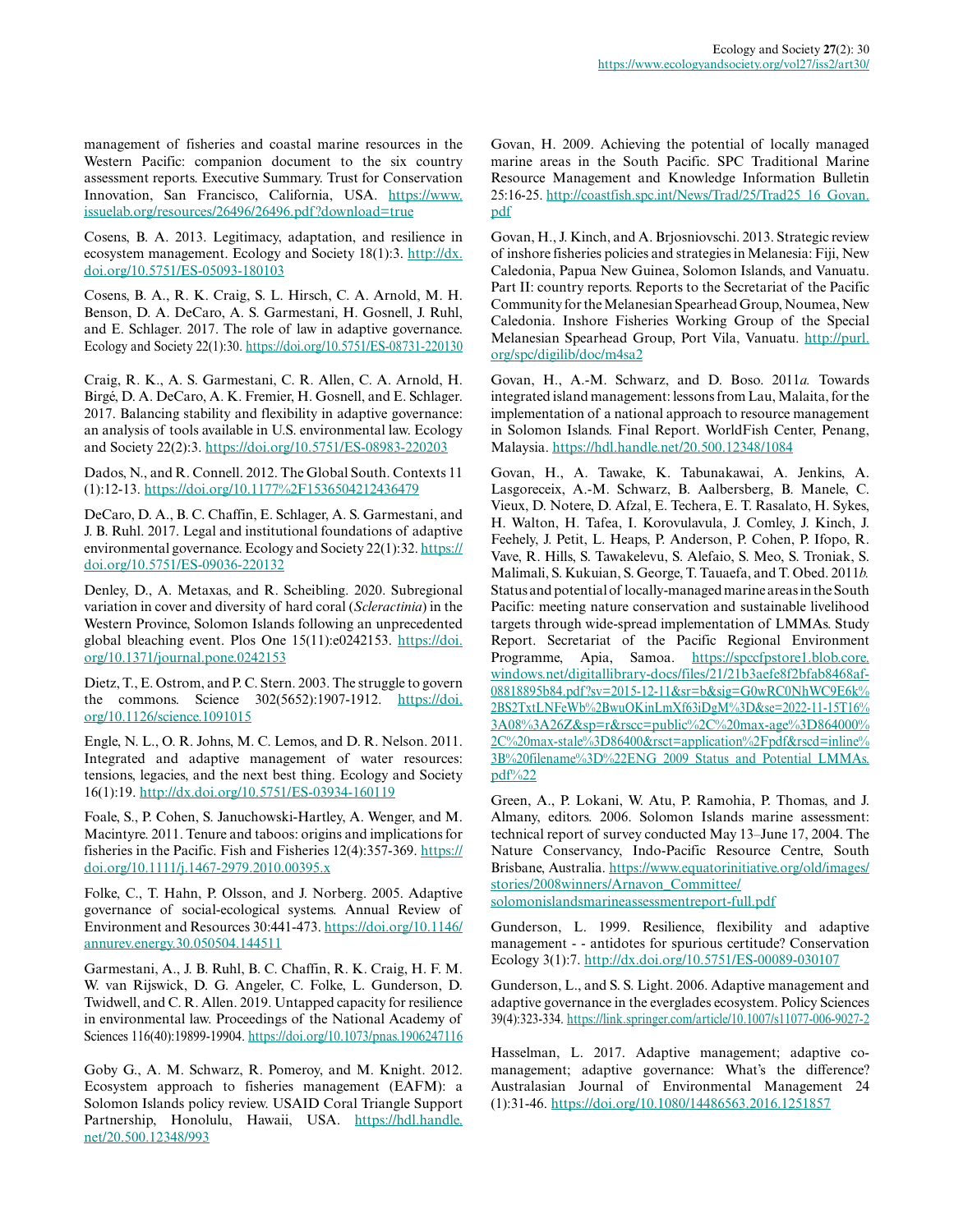Hughes, T. P., D. R. Bellwood, C. Folke, R. S. Steneck, and J. Wilson. 2005. New paradigms for supporting the resilience of marine ecosystems. Trends in Ecology and Evolution 20 (7):380-386. <https://doi.org/10.1016/j.tree.2005.03.022>

Huitema, D., E. Mostert, W. Egas, S. Moellenkamp, C. Pahl-Wostl, and R. Yalcin. 2009. Adaptive water governance: assessing the institutional prescriptions of adaptive (co-)management from a governance perspective and defining a research agenda. Ecology and Society 14(1):26.<http://dx.doi.org/10.5751/ES-02827-140126>

Hviding, E. 1998. Contextual flexibility: present status and future of customary marine tenure in Solomon Islands. Ocean and Coastal Management 40(2-3):253-269. [https://doi.org/10.1016/](https://doi.org/10.1016/S0964-5691(98)00042-8) [S0964-5691\(98\)00042-8](https://doi.org/10.1016/S0964-5691(98)00042-8) 

Hviding, E., and G. B. K. Baines. 1994. Community-based fisheries management, tradition and the challenges of development in Marovo, Solomon Islands. Development and Change 25(1):13-39. [https://doi.org/10.1111/j.1467-7660.1994.](https://doi.org/10.1111/j.1467-7660.1994.tb00508.x) [tb00508.x](https://doi.org/10.1111/j.1467-7660.1994.tb00508.x)

Hviding, E., and K. Ruddle. 1991. A regional assessment of the potential role of customary marine tenure (CMT) systems in contemporary fisheries management in the South Pacific. Forum Fisheries Agency Report 91/71. Pacific Island Forum Fisheries Agency, Honiara, Solomon Islands. [http://www.spc.int/](http://www.spc.int/DigitalLibrary/Doc/FAME/FFA/Reports/FFA_1991_071.pdf) [DigitalLibrary/Doc/FAME/FFA/Reports/FFA\\_1991\\_071.pdf](http://www.spc.int/DigitalLibrary/Doc/FAME/FFA/Reports/FFA_1991_071.pdf)

Johannes, R. E. 1978. Traditional marine conservation methods in Oceania and their demise. Annual Review of Ecology and Systematics 9(1):349-364. <https://doi.org/10.1007/BF00006309>

Johannes, R. E. 1998. The case for data-less marine resource management: examples from tropical nearshore finfisheries. Trends in Ecology and Evolution 13(6):243-246. [https://doi.](https://doi.org/10.1016/S0169-5347(98)01384-6) [org/10.1016/S0169-5347\(98\)01384-6](https://doi.org/10.1016/S0169-5347(98)01384-6)

Johannes, R. E. 2002. The renaissance of community-based marine resource management in Oceania. Annual Review of Ecology and Systematics 33:317-340. [https://doi.org/10.1146/](https://doi.org/10.1146/annurev.ecolsys.33.010802.150524) [annurev.ecolsys.33.010802.150524](https://doi.org/10.1146/annurev.ecolsys.33.010802.150524) 

Jupiter, S. D., P. J. Cohen, R. Weeks, A. Tawake, and H. Govan. 2014*a.* Locally-managed marine areas: multiple objectives and diverse strategies. Pacific Conservation Biology 20(2):165-179. <https://doi.org/10.1071/PC140165>

Jupiter, S. D., A. P. Jenkins, W. J. L. Long, S. L. Maxwell, T. J. B. Carruthers, K. B. Hodge, H. Govan, J. Tamelander, and J. E. M. Watson. 2014*b.* Principles for integrated island management in the tropical Pacific. Pacific Conservation Biology 20(2):193-205. <https://doi.org/10.1071/PC140193>

Jupiter, S., S. Mangubhai, and R. T. Kingsford. 2014*c.* Conservation of biodiversity in the Pacific Islands of Oceania: challenges and opportunities. Pacific Conservation Biology 20 (2):206-220. <https://doi.org/10.1071/PC140206>

Karpouzoglou, T., A. Dewulf, and J. Clark. 2016. Advancing adaptive governance of social-ecological systems through theoretical multiplicity. Environmental Science and Policy 57:1-9. <https://doi.org/10.1016/j.envsci.2015.11.011>

Katovai, E., W. Edwards, and W. F. Laurance. 2015. Dynamics of logging in Solomon Islands: the need for restoration and conservation alternatives. Tropical Conservation Science 8 (3):718-731. <https://doi.org/10.1177%2F194008291500800309>

Kuemlangan, B. 2004. Creating legal space for community-based fisheries and customary marine tenure in the Pacific: issues and opportunities. FAO/FishCode Review 7. Food and Agriculture Organization, Rome, Italy. [http://www.fao.org/3/ad937e/ad937e00.](http://www.fao.org/3/ad937e/ad937e00.htm) [htm](http://www.fao.org/3/ad937e/ad937e00.htm)

Lauer, M., S. Albert, S. Aswani, B. S. Halpern, L. Campanella, and D. La Rose. 2013. Globalization, Pacific islands, and the paradox of resilience. Global Environmental Change 23(1):40-50. <https://doi.org/10.1016/j.gloenvcha.2012.10.011>

Leichenko, R. M., and K. L. O'Brien. 2002. The dynamics of rural vulnerability to global change: the case of southern Africa. Mitigation and Adaptation Strategies for Global Change 7 (1):1-18.<https://doi.org/10.1023/A:1015860421954>

Loh, J., and D. Harmon. 2005. A global index of biocultural diversity. Ecological Indicators 5(3):231-241. [https://doi.](https://doi.org/10.1016/j.ecolind.2005.02.005) [org/10.1016/j.ecolind.2005.02.005](https://doi.org/10.1016/j.ecolind.2005.02.005) 

Macintyre, M., and S. Foale. 2004. Global imperatives and local desires: competing economic and environmental interests in Melanesian communities. Pages 149-164 *in* V. S. Lockwood, editor. Globalization and culture change in the Pacific islands. Pearson/Prentice Hall, Upper Saddle River, New Jersey, USA.

Marshall, G. 2008. Nesting, subsidiarity, and community-based environmental governance beyond the local scale. International Journal of the Commons 2(1):75-97. [http://doi.org/10.18352/](http://doi.org/10.18352/ijc.50) iic.50

Medema, W., B. S. McIntosh, and P. J. Jeffrey. 2008. From premise to practice: a critical assessment of integrated water resources management and adaptive management approaches in the water sector. Ecology and Society 13(2):29. [http://dx.doi.org/10.5751/](http://dx.doi.org/10.5751/ES-02611-130229) [ES-02611-130229](http://dx.doi.org/10.5751/ES-02611-130229)

Mertz, O., K. Halsnæs, J. E. Olesen, and K. Rasmussen. 2009. Adaptation to climate change in developing countries. Environmental Management 43(5):743-752. [https://doi.org/10.1007/](https://doi.org/10.1007/s00267-008-9259-3) [s00267-008-9259-3](https://doi.org/10.1007/s00267-008-9259-3) 

O'Brien, K. L., and R. M. Leichenko. 2000. Double exposure: assessing the impacts of climate change within the context of economic globalization. Global Environmental Change 10 (3):221-232. [https://doi.org/10.1016/S0959-3780\(00\)00021-2](https://doi.org/10.1016/S0959-3780(00)00021-2)

Olsson, P., C. Folke, and T. Hahn. 2004. Social-ecological transformation for ecosystem management: the development of adaptive co-management of a wetland landscape in southern Sweden. Ecology and Society 9(4):2. [http://dx.doi.org/10.5751/](http://dx.doi.org/10.5751/ES-00683-090402) [ES-00683-090402](http://dx.doi.org/10.5751/ES-00683-090402)

Olsson, P., L. H. Gunderson, S. R. Carpenter, P. Ryan, L. Lebel, C. Folke, and C. S. Holling. 2006. Shooting the rapids: navigating transitions to adaptive governance of social-ecological systems. Ecology and Society 11(1):18. [http://dx.doi.org/10.5751/](http://dx.doi.org/10.5751/ES-01595-110118) [ES-01595-110118](http://dx.doi.org/10.5751/ES-01595-110118)

Orirana, G., F. Siota, P. Cohen, T. Atitete, A.-M. Schwarz, and H. Govan. 2016. Spreading community-based resource